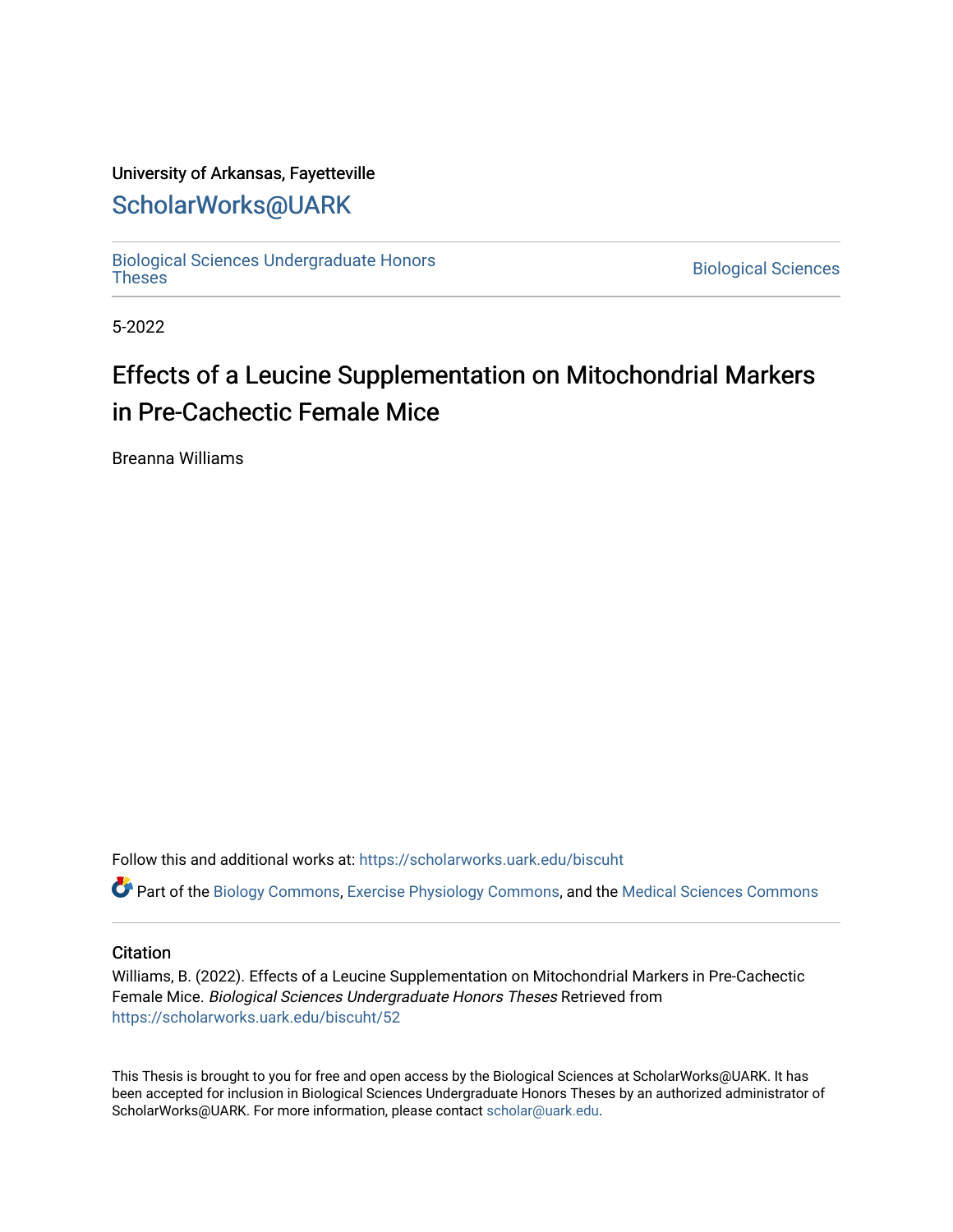# **Effects of a Leucine Supplementation on Mitochondrial Markers in Pre-Cachectic Female Mice**

Breanna Williams University of Arkansas

A thesis submitted to the Honors College at the University of Arkansas in partial fulfillment of the requirements for the degree Bachelor of Science in Biology with Honors April 27, 2022

Committee Members: Tyrone Washington, Ph. D., Jeremy Beaulieu, Ph.D., Kate Walker, Ph.D., and Lindsey Aolia, Ph.D. Project assisted by Eleanor Schrems and Landon Saling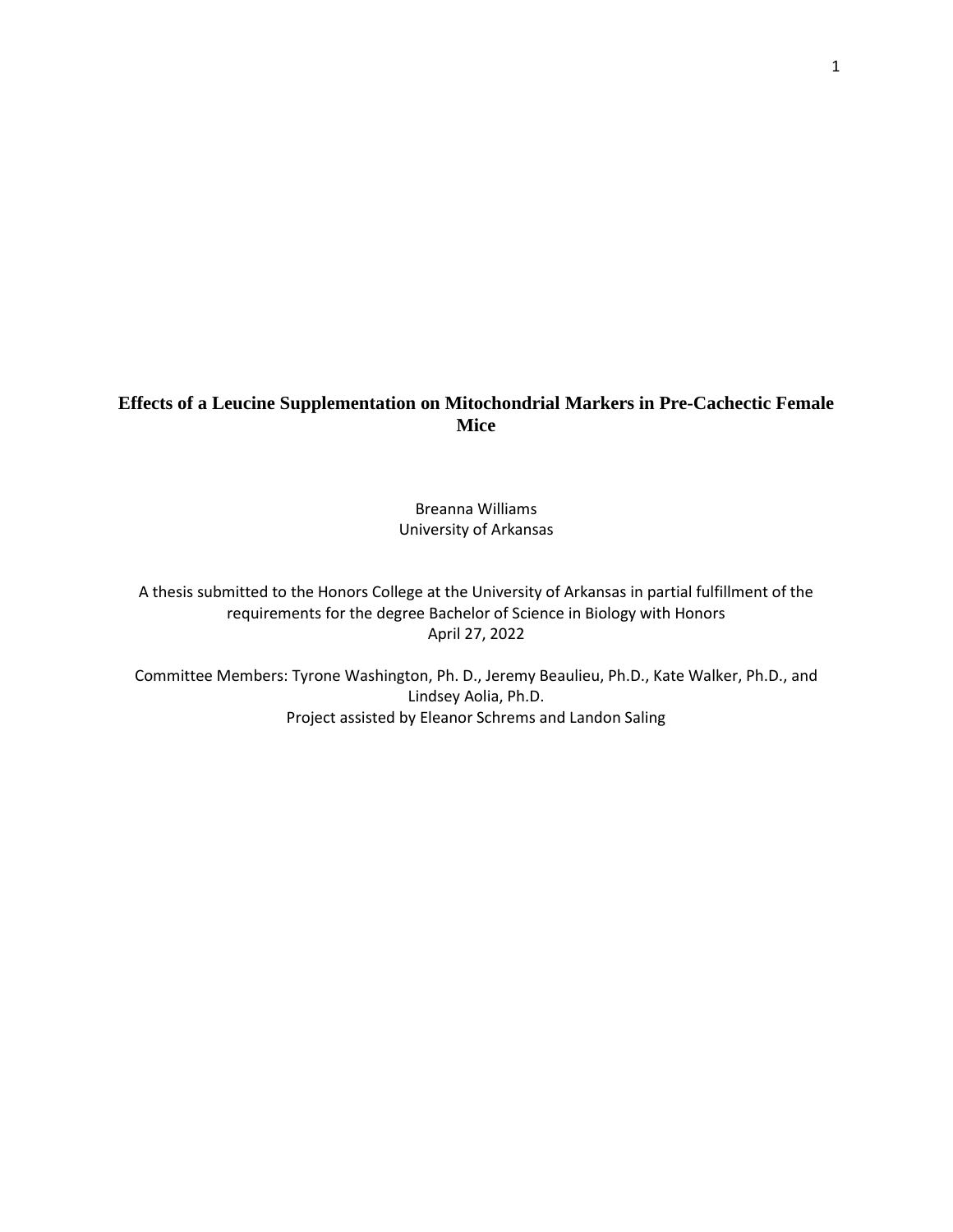# **TABLE OF CONTENTS**

| $\mathbf{I}$ . |                                       |
|----------------|---------------------------------------|
| II.            | a. Introduction to thesis             |
| III.           | a. Literature Review                  |
| IV.            |                                       |
|                | a. Preliminary Data and Specific Aims |
| V.             | a. Methods                            |
| VI.            | a. Results                            |
| VII.           | a. Discussion                         |
| VIII.          | a. Figures and Tables                 |
| IX.            | a. References                         |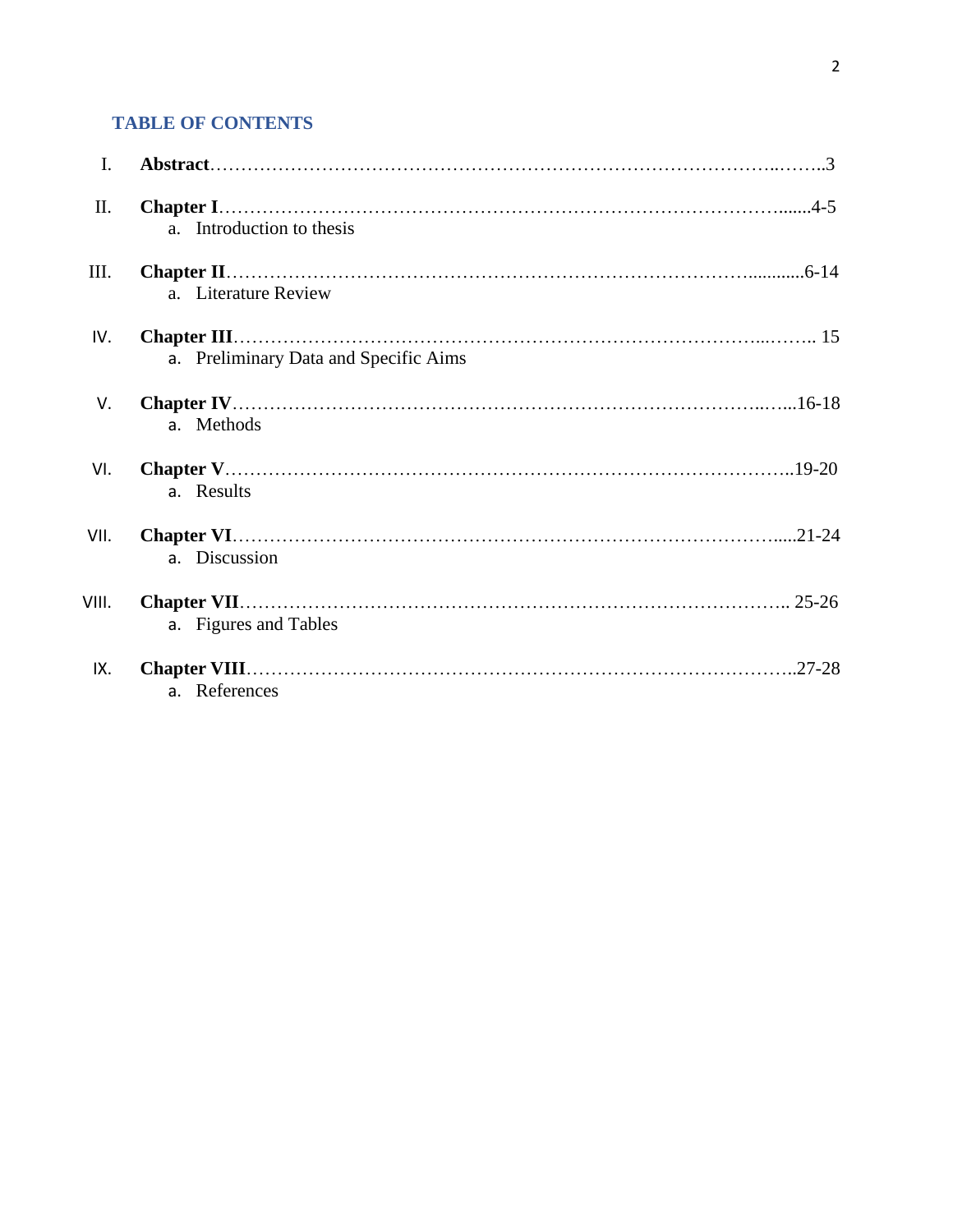#### **ABSTRACT**

Cancer cachexia is a wasting syndrome characterized by extreme weight and skeletal muscle loss that results in death in many tumor bearing individuals. Because skeletal muscle requires a high amount of energy to function, skeletal muscle fiber cells need healthy mitochondria to function. When skeletal muscle loss atrophy occurs, the mitochondrial network is degraded. Different treatments for this muscle atrophy are being studied, one of which is a leucine supplementation since leucine has been found to stimulate skeletal muscle growth in other studies. However, current data suggests that a leucine supplementation in cachexic individuals exacerbates this atrophy. **PURPOSE:** This study will examine how leucine supplementation will affect the mitochondrial markers in pre-cachectic mice. **METHODS:** Female APC<sup>Min/+</sup> and their wild-type litter mates were assigned to either the leucine supplementation group, which will receive leucine in their water until tissue harvest, or no leucine supplementation group. The gastrocnemius was harvested at 13 weeks (pre-cachectic stage). Quantitative PCR was performed to determine mRNA abundance of OPA1 and BNIP3. A two-way ANOVA was used to analyze the data. **RESULTS:** There were no significant differences between in mitochondrial markers, OPA1 and BNIP3, between groups. There was a main effect of leucine and time, and there was an interaction between genotype and time. There were no significant differences in tissue weights, and the  $APC^{Min/+}$  leucine group had the highest average polyp count. There was an interaction between genotype and treatment in peak torque averages, and the comparison between wild-type no leucine and  $APC^{Min/+}$  no leucine was significant. **CONCLUSIONS:** Leucine does not have a significant effect on the mitochondrial quality or health of female mice in the pre-cachectic stage.

**KEY WORDS:** Leucine Supplementation, Mitochondrial Markers, Cancer Cachexia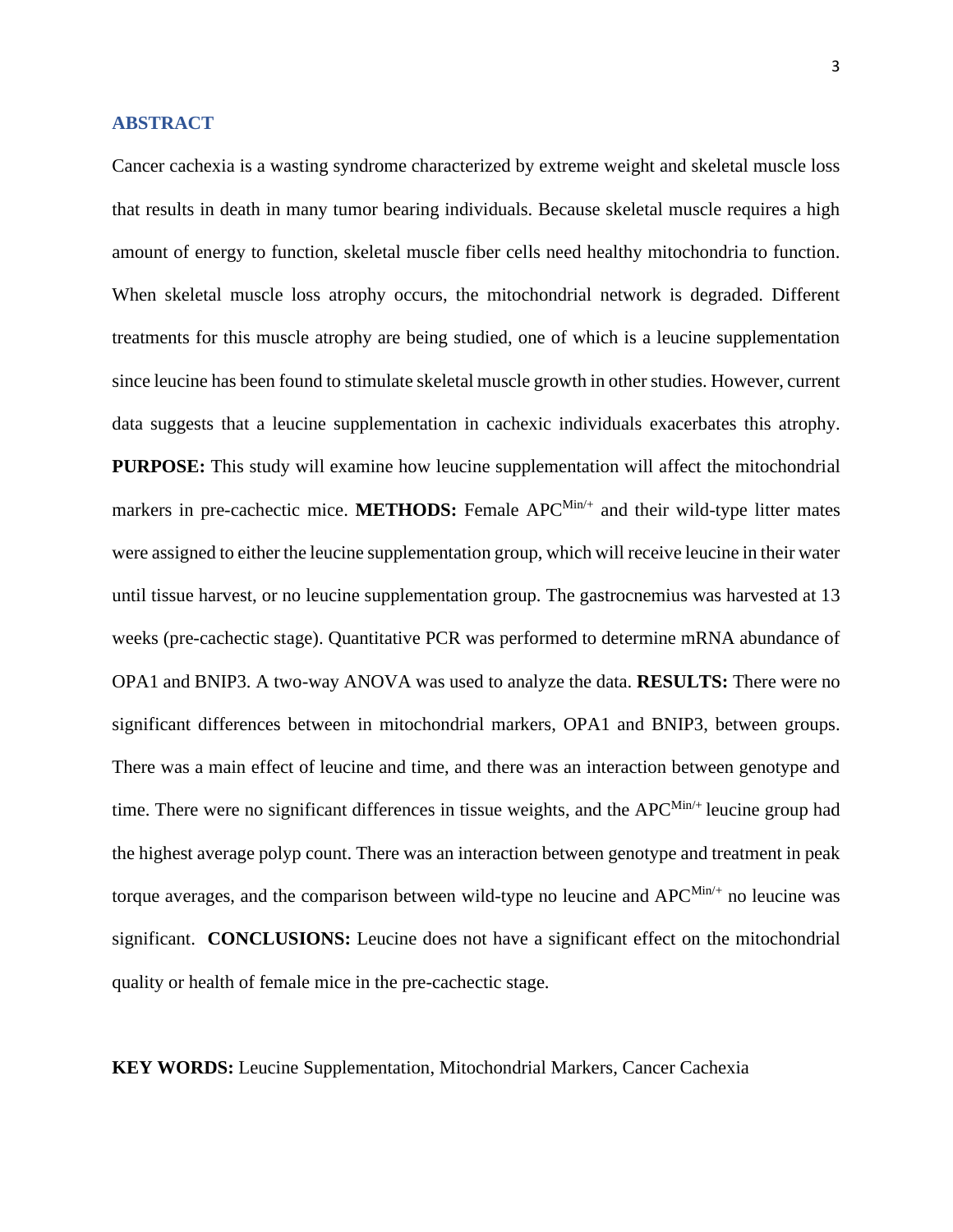#### **CHAPTER I**

#### **INTRODUCTION**

Cancer is the second leading cause of death in the world and is responsible for almost 10 million deaths each year<sup>1</sup>. One symptom associated with many cancer related deaths is a condition called cancer cachexia. Cancer cachexia, observed in approximately 80% of cancer cases, is the irreversible wasting syndrome that is characterized by skeletal muscle loss in an individual <sup>2</sup>. This skeletal muscle loss, also called skeletal muscle atrophy, leads to extreme loss of body weight and eventually death once 25-30% of the total body weight has been lost  $2$ . This makes cancer cachexia responsible for up to 40% of all cancer related deaths <sup>3</sup>. Various nutraceuticals are currently being studied as potential treatments for skeletal muscle atrophy. One promising nutraceutical is leucine.

Leucine is one of the three branched chain amino acid (BCAA) that make up almost one third of muscle protein. Leucine has been found to stimulate protein synthesis in skeletal muscle by acting as a mediator for the activities of the intracellular kinase mammalian target of rapamycin  $(mTOR)$  which influences protein translation  $3,4$ . A balance between protein synthesis and protein degradation within the skeletal muscle cells is what maintains skeletal muscle mass. When this balance is altered and protein degradation exceeds protein synthesis, skeletal muscle atrophy results. Finding a treatment to stimulate protein synthesis in cancer cachectic individuals where this balance is interrupted could be an attractive target in reducing skeletal muscle atrophy.

Skeletal muscle is a high demand tissue and accounts for most of one's daily energy consumption to support its growth and function  $5$ . To effectively take up energy, the skeletal muscle cells require good mitochondrial quality since mitochondria produce the ATP that drives these energy processes. Mitochondrial quality is the overall health and general function of the mitochondrial network in the muscle <sup>6</sup>. When a factor, such as cancer cachexia, negatively effects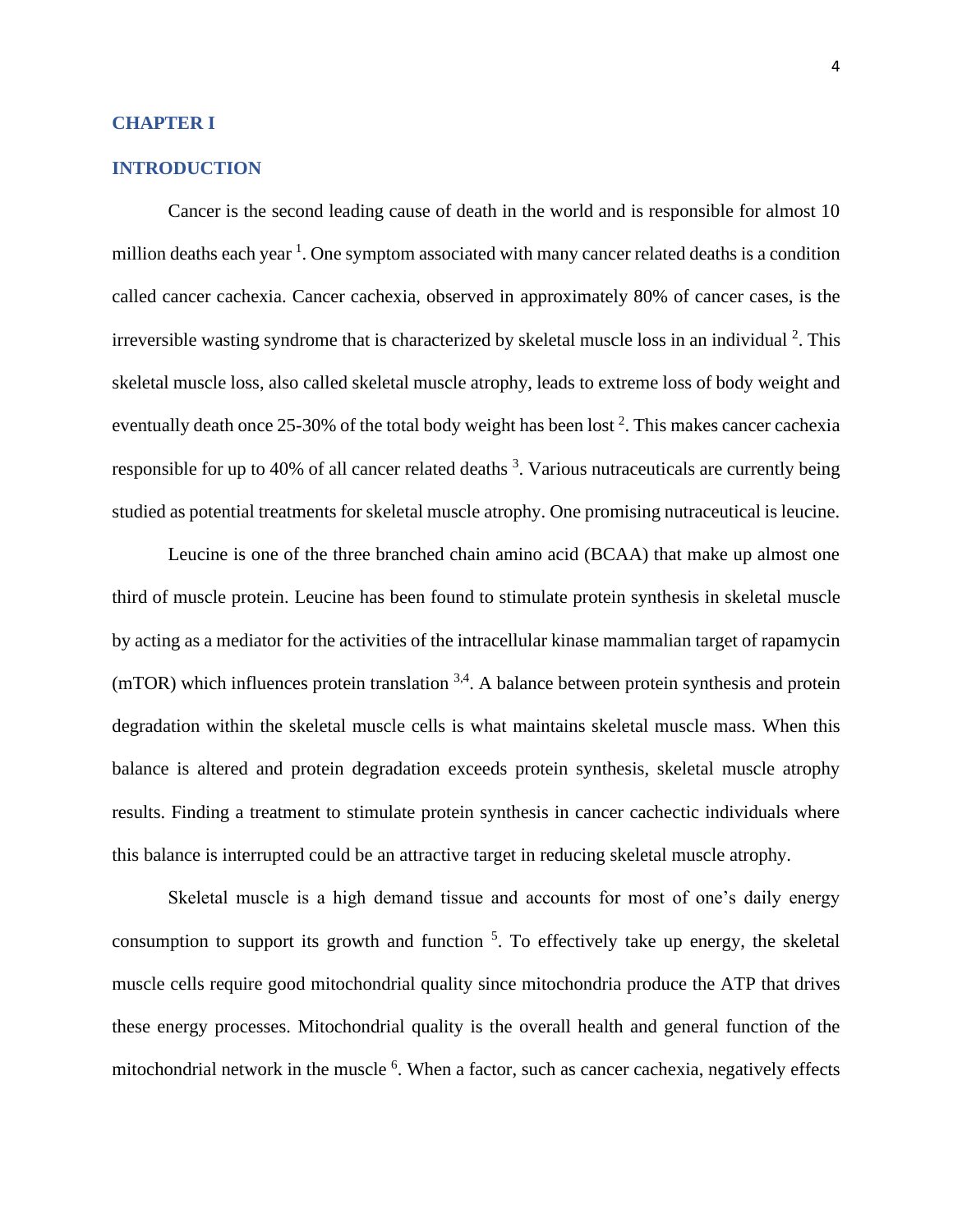this network, degeneration of the mitochondria occurs which can induce skeletal muscle atrophy as the cancer cachexia progresses  $6$ . This idea is supported by recent data showing that mitochondria quality does, indeed, decline with cancer cachexia <sup>3</sup>. While a leucine supplementation is being studied as a possible remedy, there have been a few drawbacks.

A recent study indicated a positive response in skeletal muscle regeneration to a leucine supplementation after exercise  $3$ . This led to the hypothesis that a leucine supplementation could reduce skeletal muscle atrophy. However, our lab has preliminary data suggesting leucine supplementation in cancer cachectic mice exacerbates skeletal muscle atrophy rather than suppresses it during tumor progression<sup>7</sup>. The cause of this exacerbation is unknown.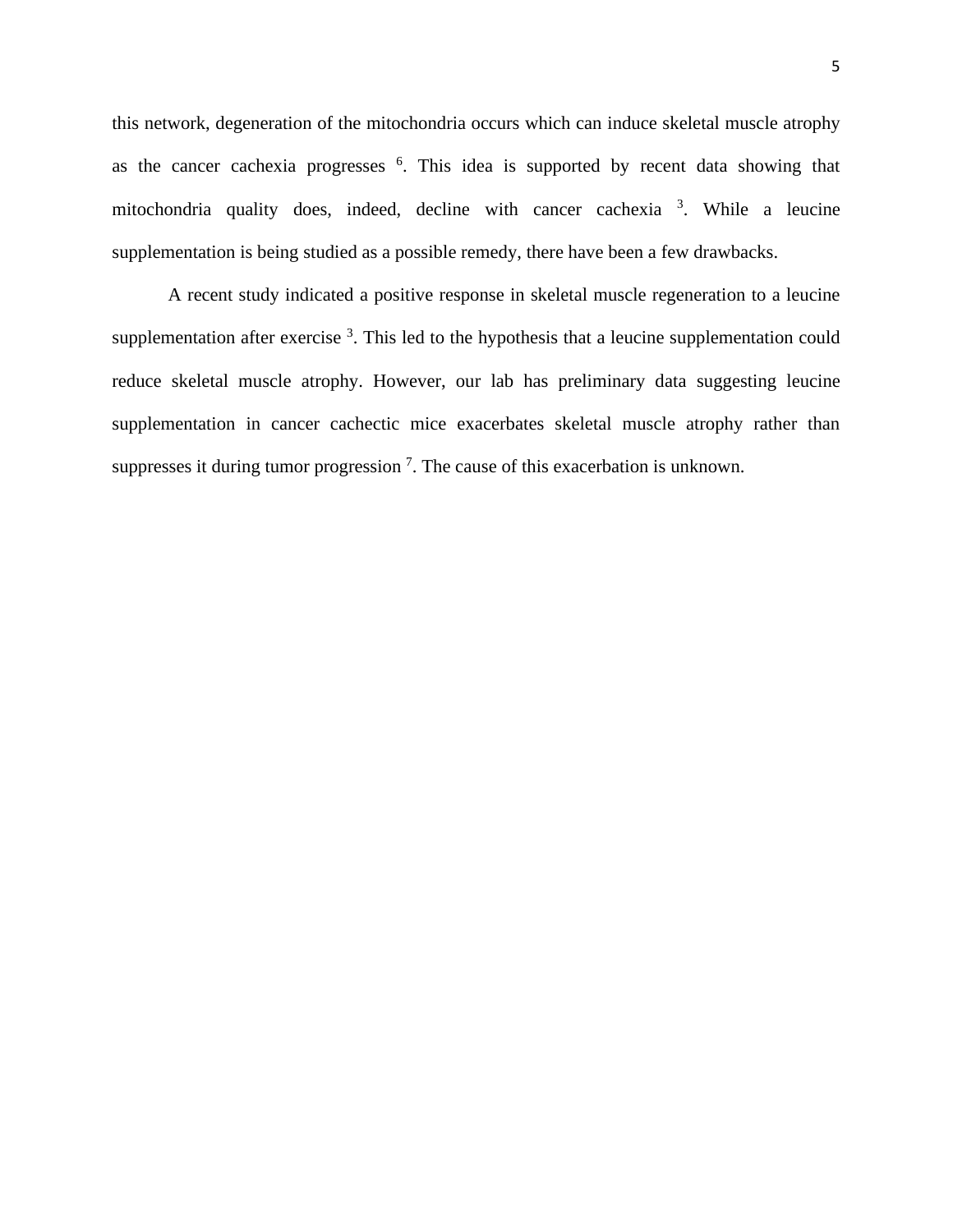#### **CHAPTER II**

#### **LITERATURE REVIEW**

Cancer is the second leading cause of death in the world  $<sup>1</sup>$ . Cachexia, the wasting syndrome</sup> characterized by loss of weight and muscle mass over time, is a key indicator of cancer in individuals and is the leading cause of death in cancer patients <sup>8</sup>. Previous research has shown that cachexia induced by cancer is a multifactorial wasting syndrome. This indicates that the muscle wasting is a product of different factors associated with the growing tumor, rather than the result of only one element. Some of these other common factors that have been shown to aid inducing cachexia in cancer patients are asthenia, anorexia, and anemia. <sup>2</sup>

Asthenia is used to describe physical weakness or lack of energy. The Resting Energy Expenditure (REE) is used to predict the 24-hour energy expenditure of an individual by using indirect calorimetry. This helps calculate a percentage of total energy loss from the REE, which is correlated with levels of asthenia. Research has shown that REE in cancer patients varies depending on the malignancy type, but it typically higher in cancer patients compared to healthy individuals. One reason for this increase is attributed to increased thermogenesis in skeletal muscle and brown adipose tissue (BAT). Cachectic patients are shown to have more brown adipose tissue than healthy controls, providing a potential explanation for increased thermogenesis.  $2$ 

Anorexia is another common factor in cachectic patients. Anorexia is the loss of appetite or desire to eat, which leads to extreme weight loss. In cancer induced anorexia, the patient has a decreased taste and smell of food, as well as having their metabolic rate altered so they experience early satiety. Researchers believe this is done by either a physical obstruction in the GI tract from the tumor, or the alteration of cholecystokinin (CCK) and their receptors, which are satiety inducing peptides, in cachectic patients. Cancer induced anorexia can also be traced to the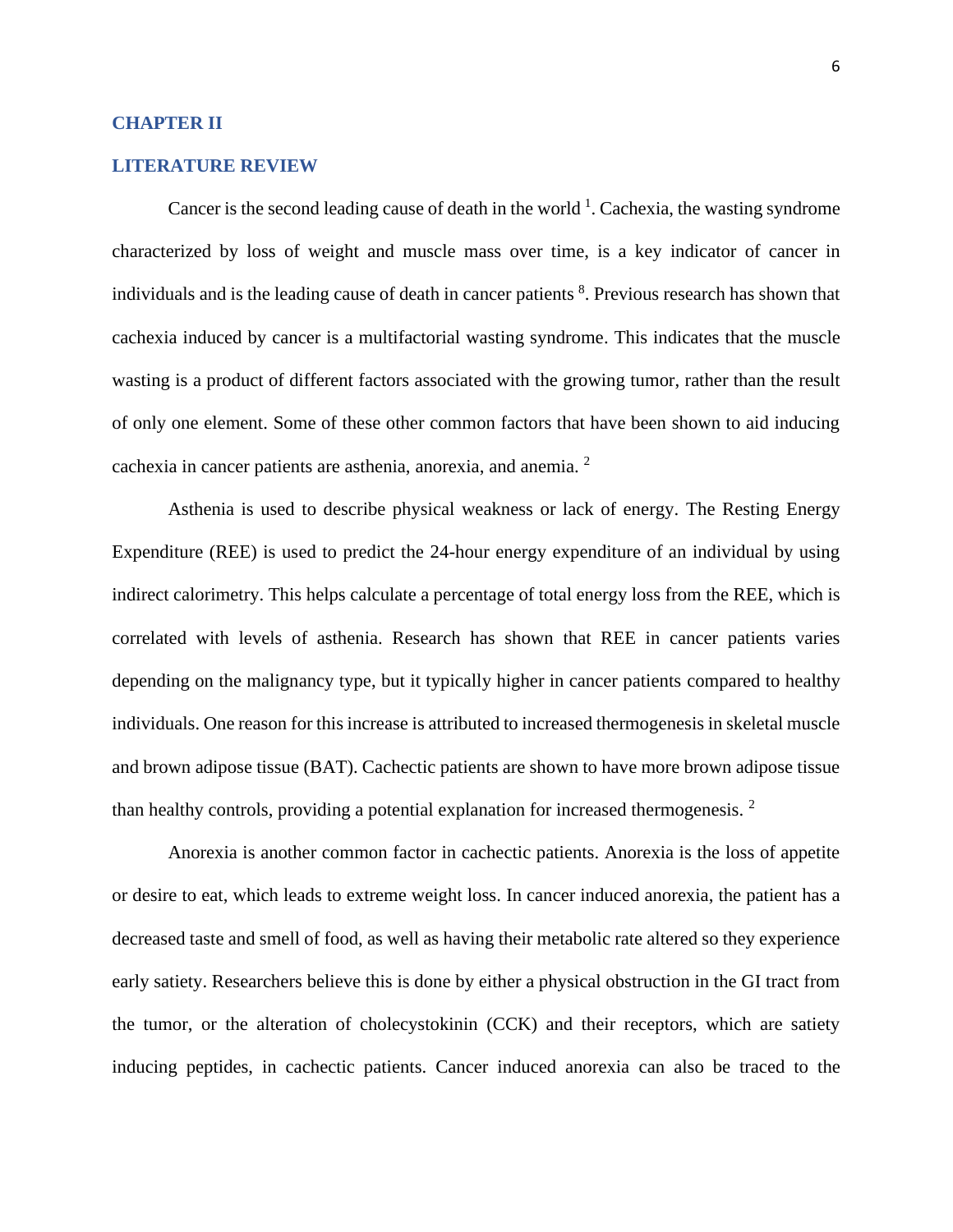production of cytokines by the cancer cells. Cytokines support the growth of new tissue and blood vessels, creating a suitable environment for cancer cells, as well as transport substances that interact with normal endothelial cells in the body, mediating anorexia in the patient. Additionally, in cachectic patients, a substance called anemia inducing substance (AIS) is secreted by the cancer cells, which causes red blood cells to be osmotically fragile and reduce their deformability, as well as depresses immune functioning cells. AIS binds to the surface of RBCs and lowers its glucose influx and pyruvate kinase activity, leading to the dysfunction and lysis of the RBCs. The lysis of the RBCs leads to the onset of anemia in cachectic patients. $2$ 

Cancer cachexia depletes the nutritional resources throughout the body, specifically in the adipose tissue and skeletal muscle, because of the anemia, anorexia, and loss of energy expenditure. This compromises the body's ability to fight infections and eventually leads the individual to be too weak to withstand chemo and radiation therapy, exacerbating the loss of the body weight. Once 25-30% of the individual's total body weight is lost, the patient dies  $2$ . While cancer cachexia creates similar symptoms in patients affected, there are different models used when studying the effects of cancer cachexia.

With cachexia studies, generating clinical trials are difficult. The use of animal models has helped alleviate this difficulty and allowed researchers to study specific diseases, potential treatments, and new therapy regimens in more depth. Mice and rats specifically, have been shown to be popular models utilized in research involving cancer and its resulting symptoms. While there are many positives to using a mouse model in cancer cachexia studies, there are also some negative aspects that researchers must keep in mind. 9

Animal models, specifically mice which are commonly used, provide effective ways to stimulate the muscle wasting that occurs in cancer cachexia, while controlling for different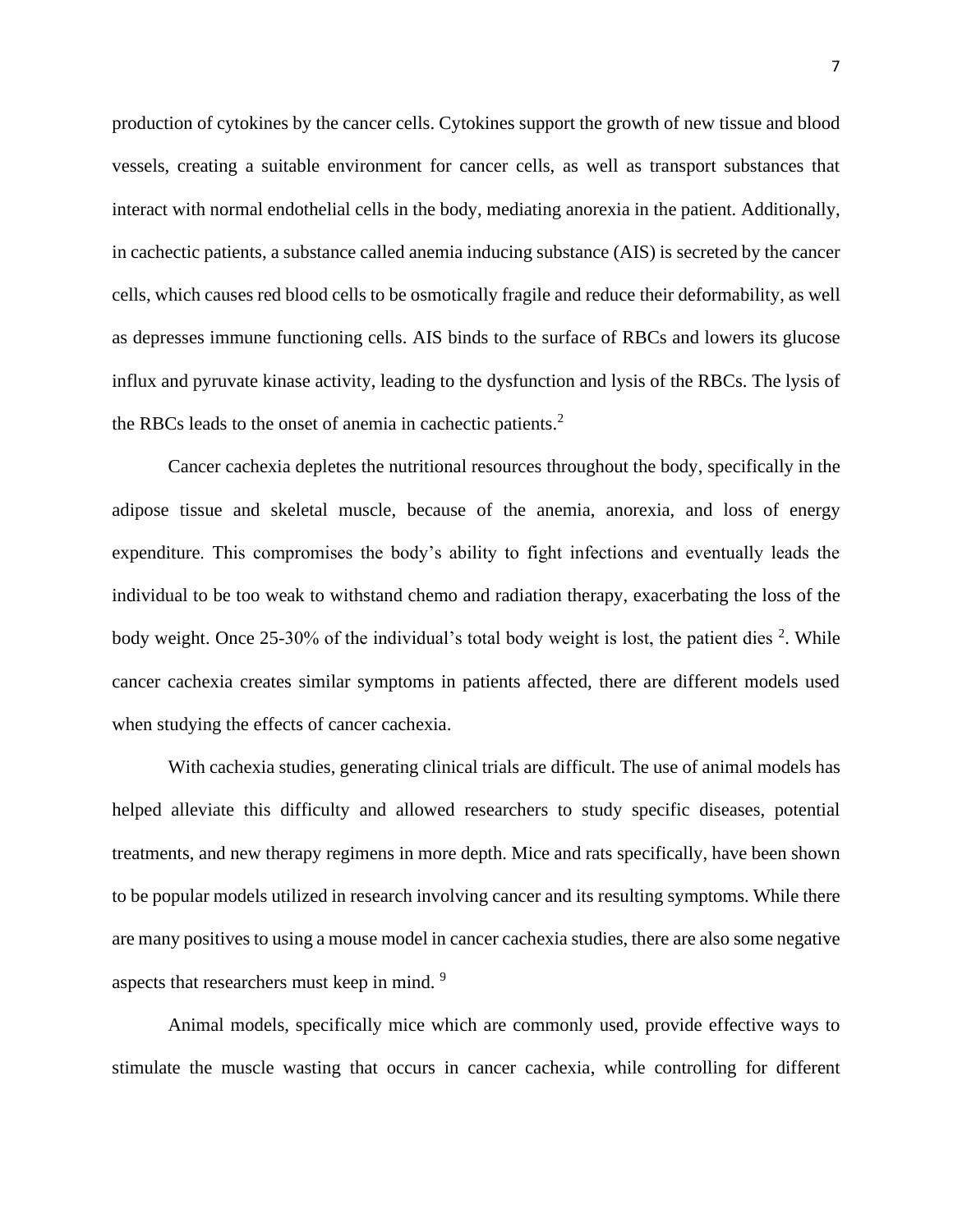variables, and monitoring the outcomes of treatments being studied. The mice models can be implanted with different tumor lines where the tumor(s) can grow to a certain burden before euthanizing the animal. For cachexia, the most common line used in models is Lewis Lung Carcinomas, but other lines such as C26 colorectal carcinomas, prostate tumors, and colon adenocarcinomas are also used depending on the project. The effects of these tumors in mice mimic the reactions to those tumors in humans, allowing researchers to observe the symptoms over the course of the experiment as well as test potential treatments. This allows for the generalizability of certain treatments and better understanding of the pathophysiology of different tumor cell lines. Different protocols are used for different tumor lines ensure that the experiments are ethical, and the mice aren't allowed to reach a point of suffering  $9$ . In this study, APC<sup>min/+</sup> mice will be used. The APC<sup> $min/+$ </sup> mouse is an animal model with a mutation in the adenomatous polyposis coli (APC) gene, so the gene is eliminated in the mice. The APC gene prevents the formation of colon cancer, so this mutation causes the mice to develop tumors, also known as polyps, within their colon. In many cases of human colon cancer, the APC gene is mutated, so these mice models are good to use in studying this line of cancer. The  $APC^{min/+}$  mice also display several of the same symptoms and characteristics as humans when the tumor burden increases, so results found in these animal studies can be generalized to human cases regarding colon cancer and muscle wasting. <sup>10</sup>

While there are many pros to using mice models when studying cancer cachexia, researchers must keep in mind a few potential drawbacks. One being that due to the complexity of cachexia and many factors that influence it, completely replicating it as it appears in humans is a challenge, and studies have shown where most tumor lines that are implanted in mice don't metastasize as they do in humans. Additionally, the differences between male and female growth responses in mice can make generalizability to humans difficult, and metabolic differences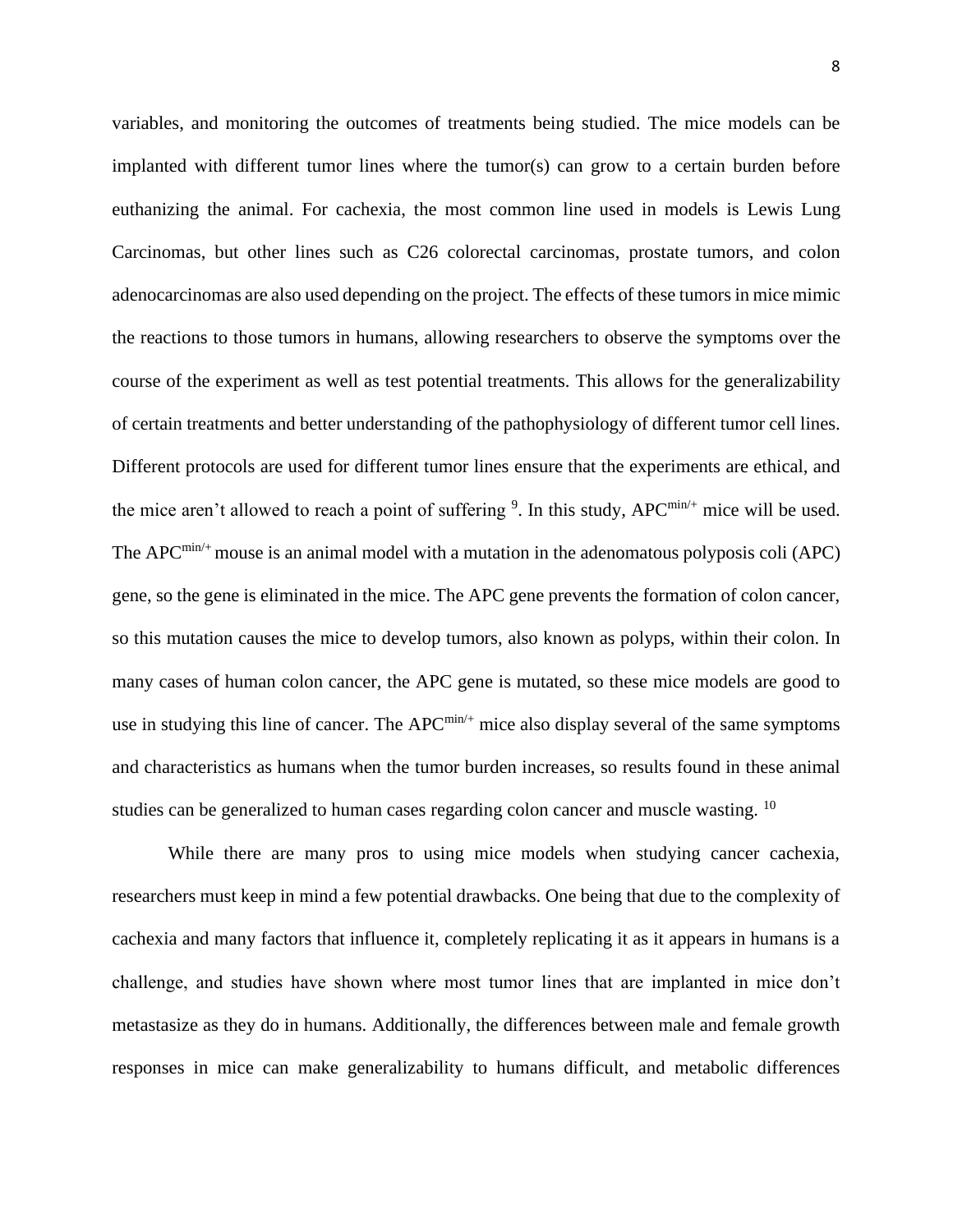between mice and humans can limit conclusions as many human cancer patients have other comorbidities over several years that can't be replicated with mice  $11$ . Despite these drawbacks, though, there are enough similarities between rodents and humans to justify the use of rodent models in studies regarding cancer cachexia.

Leucine is one of three branched-chain amino acids (BCAA), the other two being isoleucine and valine. Leucine has a predominating pH of 7.4, and contains an amino group, carboxyl group, and a side chain consisting of a branched, nonpolar hydrocarbon group. The BCAAs are considered an essential part of the human diet, as the body doesn't naturally produce them, and they make up roughly one third of muscle protein, with leucine being about 5-10% of the protein content. Metabolism of BCAAs is initiated in skeletal muscle, and leucine specifically has been shown to stimulate protein synthesis in the muscle. In combination with the other BCAAs, leucine supplementation was correlated with a decrease in skeletal muscle protein degradation as well, which is a key aspect of muscle wasting in cancer cachexia.<sup>3</sup>

A study done on the muscle protein mass in elderly men showed that an added leucine supplementation improved the muscle protein fractional synthesis rate and reduced the breakdown rate. The researchers found that the BCAAs, especially leucine, were most efficient at stimulating protein synthesis. Leucine, on its own, was able to stimulate muscle protein synthesis to the same extent as the other amino acids. However, researchers were unable to find an effect of leucine on whole body protein turnover.<sup>4</sup>

The amino acid, leucine, affects protein balance by targeting the protein synthetic pathways within the skeletal muscle. Leucine inhibits certain transcription factors like FOXO3a to prevent the degradation of proteins and can stimulate the synthesis by producing a higher p-mTOR content, which is a protein that controls skeletal muscle signaling. However, evidence suggests that leucine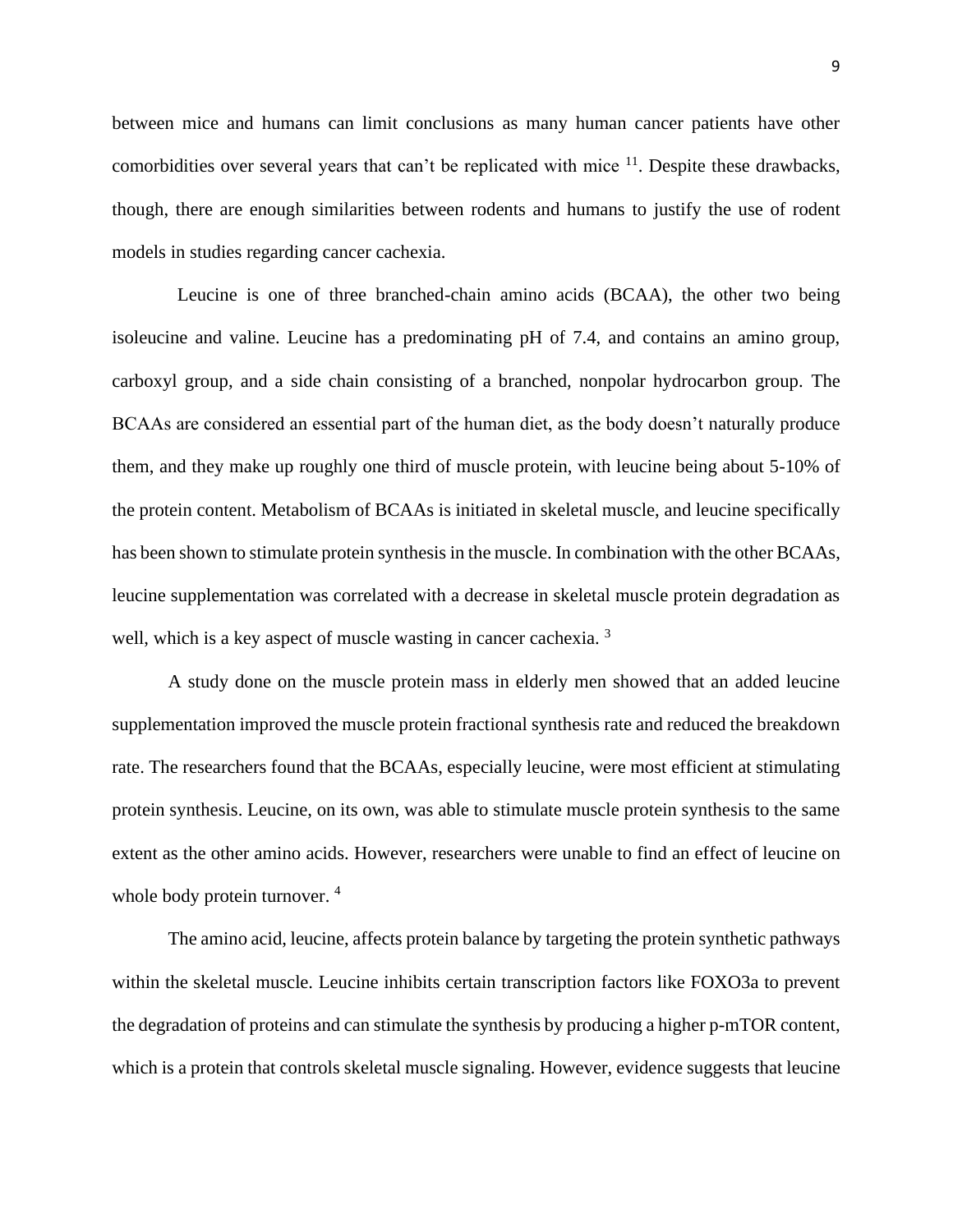supplementation affects the skeletal muscle regeneration protein levels differently in aged vs young mice. In aged mice, the added leucine resulted in an increase in relative and phosphorylated mTOR levels. But in young mice, higher mTOR levels were found in the injured mice, regardless of the status of an added leucine supplementation. Additionally, FOXO1 (a transcription factor for Atrogin-1 and MuRF-1) and Atrogin-1 levels, which are atrophy markers, were found to not be affected by leucine in young mice. The researchers concluded that while leucine has been shown to help reduce injury-induced inflammation, in terms of protein levels a leucine supplementation acts independently of the mTOR pathway in young mice, but dependently of the mTOR pathway in aged mice. In other words, in young mice, leucine had no significant effect on the stimulation of protein synthesis, and therefore the growth, of skeletal muscle. In aged mice however, leucine directly stimulated the pathway that controls muscle growth and regeneration. On the mRNA levels of FoxO, MuRF-1 (another atrophy marker protein), and Atrogin-1 specifically, leucine exhibited no effect in young mice, but appeared to stop the increase of FOXO3 after injury in aged mice<sup>7</sup>. This data suggests that aged muscles are more sensitive to a leucine supplementation during muscle regeneration.

Regarding muscle loss and muscle regeneration, most of this activity happens within the skeletal muscle. Skeletal muscle is made up of three types of muscle fibers: type 1, type 2a, and type 2b. Type 1 fibers are slow twitch fibers. They are the smallest of the muscle fiber types, contract with low force, produce low power, and have a very high mitochondrial density. They are the most resistant to fatigue and are mainly used in aerobic activity such as distance running. Type 2a and type 2b are fast twitch fibers. Type 2a fibers are larger than type 1 fibers, but smaller than type 2 fibers. They contract with intermediate force, produce intermediate power, and have a high mitochondrial density. Type 2a fibers are quick to fatigue and are mainly used in long term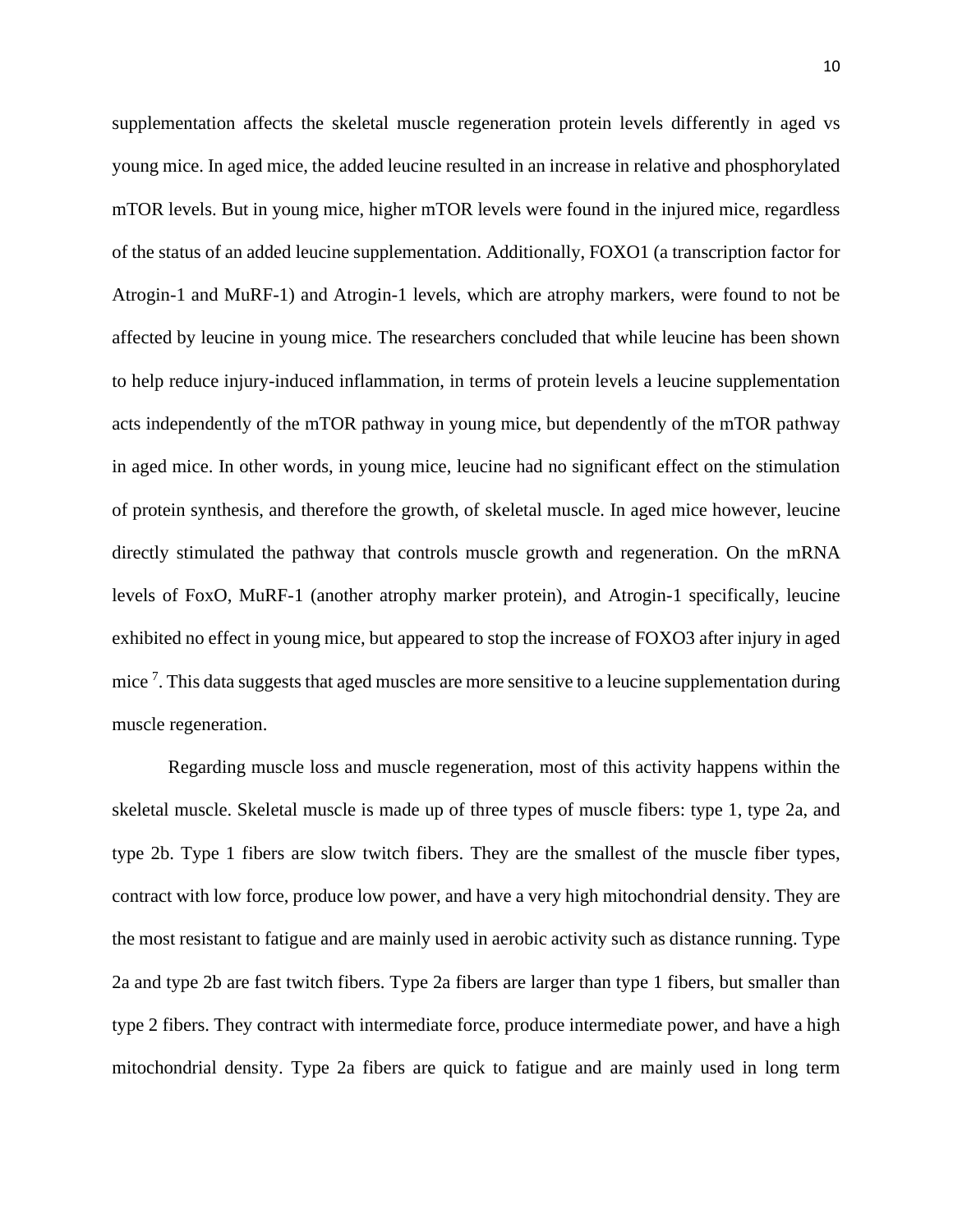anaerobic activity such as weightlifting. Type 2b fibers are the largest fiber type. They contract with high force, have the higher power, and a low mitochondrial density. These fibers are used in short term anaerobic activity. Type 2b muscle fibers are the quickest to fatigue and are found in most animal models used in research, but they are not found in humans. However, humans have a type  $2x$  fiber that performs similarly to type  $2b$ . <sup>12</sup>

Typical muscles used for observing skeletal muscle atrophy in cancer cachexia studies are the gastrocnemius, the soleus, the tibialis anterior, the extensor digitorum longus (EDL) and the plantaris. Cross sectional area of these muscles is used to compare cachectic patients to healthy patients, and each muscle has different metabolic and contractile properties, allowing the researchers to have a variety of data from different factors. Some studies suggest that a shift from slow to fast fiber types, and therefore a higher force production, may occur during cancer cachexia to compensate for the decrease in muscle mass from skeletal muscle atrophy. Previous animal studies show that the type 2 muscle fibers may be more prone to atrophy indicating that type 2 fibers are targeted and are more sensitive in states of cachexia. In addition, it has been found that this cachexia and subsequent skeletal muscle mass reduction is due to a decrease in muscle fiber size, rather than a decrease in the number of muscle fibers  $8$ .

Skeletal muscle generates force for movement and posture maintenance. When the muscle atrophies, it prevents the muscle from being able to generate force to its full capacity. In cancer cachectic patients, the maximum force contraction is decreased in several muscles compared to health patients, as well as the cachectic patients having a weakened grip strength. While this reduction in force and increase in muscle fatigue is mainly attributed to a decrease in fiber size, some evidence suggests that contractile dysfunction and an impairment in calcium handling within the fibers are also responsible for the change in patients with cachexia. Muscle contraction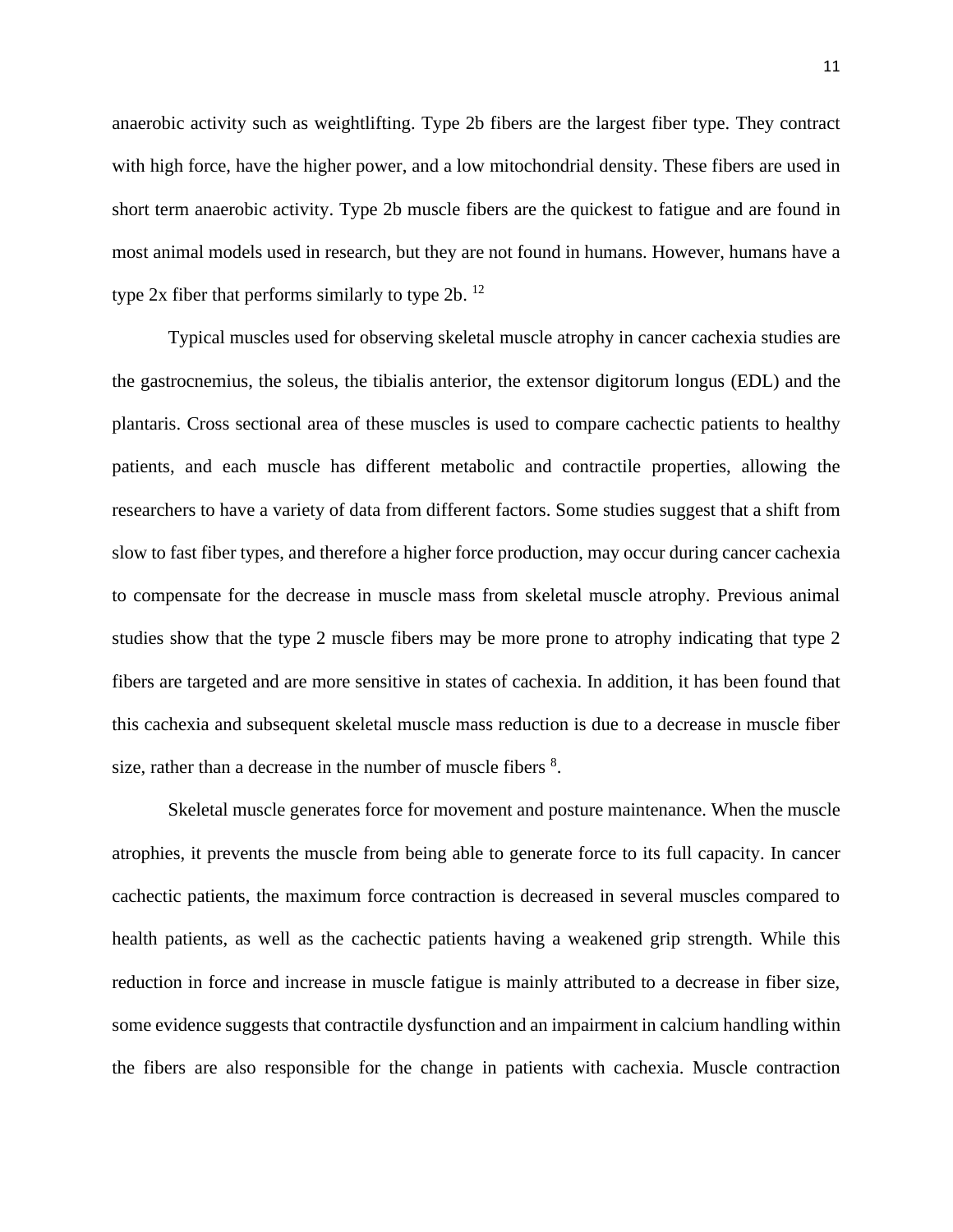produces the muscle force, and it relies on calcium to activate the cross-bridge cycle and generate the contraction. In cases of cachexia, the fibers may have a change in calcium sensitivity, causing the ability of the muscle to contract to be dysfunctional, leading to changes in the generated force<sup>8</sup>. A major factor contributing to the correct functionality of skeletal muscle is the mitochondria and its ability to produce ATP via oxidative phosphorylation during muscle contraction.

The mitochondria is an organelle within cells that is responsible for oxidative metabolism. Oxidative phosphorylation is the process that generates ATP from the consumption of oxygen and movement of electrons down the mitochondrial electron transport chain. Mitochondrial degeneration occurring within muscle cells can impair energy production, ultimately leading to muscle atrophy. Mitochondria degeneration is a common occurrence in cachectic individuals, and many researchers believe that mitochondrial degeneration is a critical step in the development of the cachexia.<sup>6</sup>

Mitochondrial degeneration results from poor mitochondrial quality. Mitochondrial quality is the general health and function of the mitochondrial network within cells. This quality can be measured by testing the mitochondrial oxygen consumption  $(VO<sub>2</sub>)$  from sampled fiber bundles. Since mitochondria rely on oxygen consumption, the amount of oxygen being consumed and used can tell the health of the mitochondria within the muscle samples. When the quality of the mitochondria is poor, it can lead to impaired ATP production as well as excessive production of mitochondrial reactive oxygen species (ROS), which damage the cell's health.<sup>13</sup> These reactive oxygen species can allow the development of cancer cachexia. The amount of ROS produced can also be measured to determine if the mitochondrial function is poor by sampling the fibers and using a method that converts the ROS into a red fluorescent oxidation product. <sup>6</sup>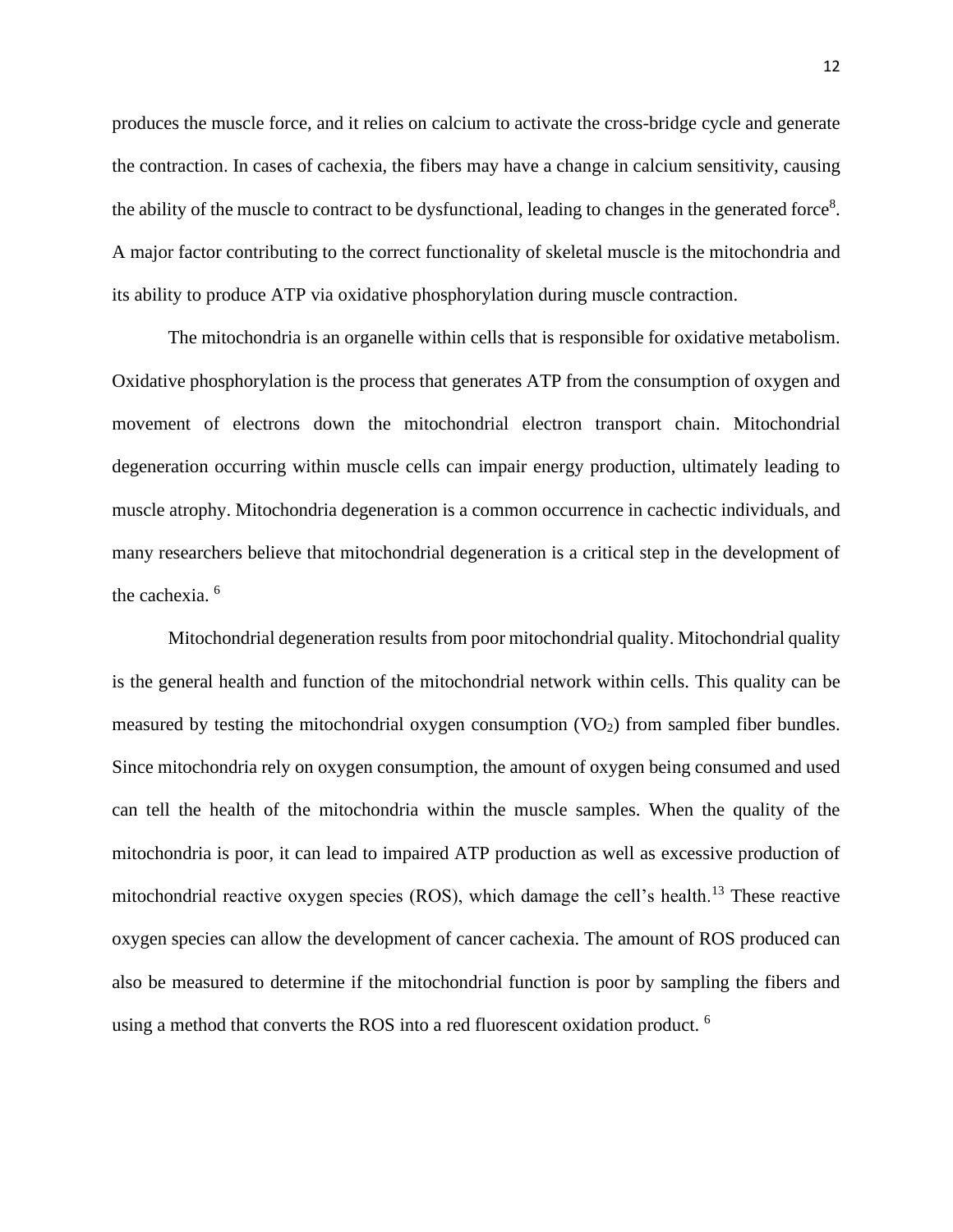In skeletal muscle specifically, there are several processes utilized by the mitochondria to regulate the production of ROS and manage damaged mitochondria, such as biogenesis of new mitochondrial components and fusion or fission of mitochondrial regions within the network. In cancer cachexia, however, these regulatory processes are impaired, which allows the mitochondrial network to be degraded and the muscle to atrophy with the progression of the cancer <sup>6</sup>. These various mitochondrial processes can be indicated by mitochondrial markers such as BNIP3, OPA1, COX4, MFN2, TFAM, and CRMP1. The levels of these markers can indicate the health of the mitochondria.

In a recent study looking at the mitochondrial degeneration before cancer cachexia, researchers found that the mitochondrial biogenesis was dysregulated. This was indicated by almost a 50% decrease in mRNA contents that serve as biogenesis regulators of mitochondria, before the cachexia occurred. They observed that the mitochondria content 4 weeks post tumor implantation, was lower. Additionally, the mitochondrial ROS production 1 week post tumor implantation, was 2-fold greater and remained elevated.<sup>6</sup>

They found there was increased mitochondrial oxidative stress followed by mitochondrial degeneration and loss of function in the muscle cells prior to the onset of muscle atrophy in the tumor bearing mice. Amounts of biogenesis (marked by levels of Pgc-1a and Ppara), fusion (marked by levels of Mfn2), and mitophagy (marked by levels of Bnip3) markers indicated that the mitochondrial quality impairment begins with downregulated biogenesis and fusion regulators. This was followed by an upregulation of mitophagy regulators. Mitophagy is the self-degradation of mitochondria. Fis1, a marker for the number of fragmented mitochondria, was also upregulated<sup>6</sup>.

Fragmented mitochondria cannot generate ATP. Without the generation of ATP, the cell is put under significant oxidative stress. This could be contributed to the observed decrease in muscle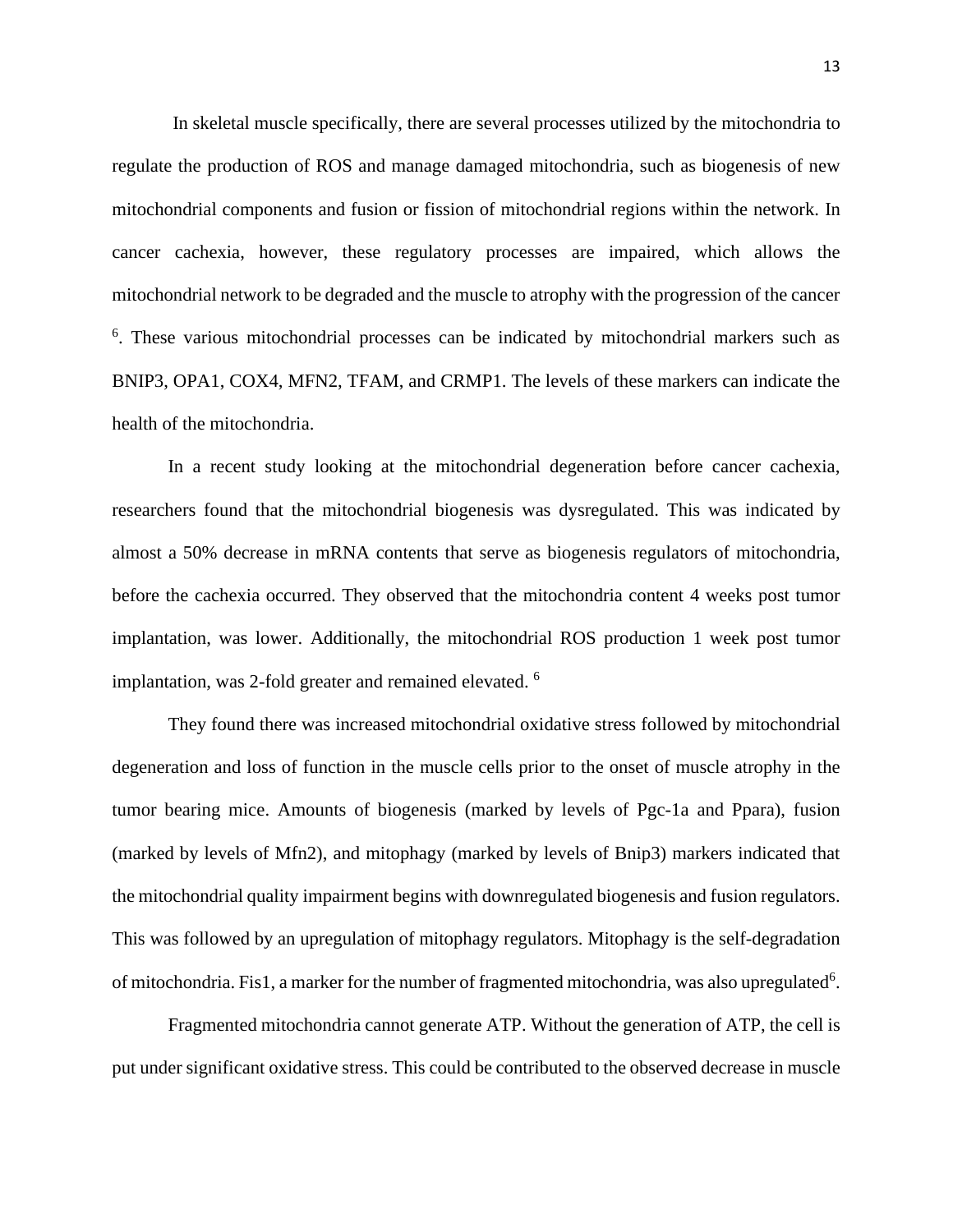mass in tumor bearing mice. The researchers explained that this data supports the notion that mitochondrial network degeneration and dysfunction occurs before cancer cachexia. 6

In the same study, the researchers found that damaged mitochondria directly promote atrophy signaling in skeletal muscle and is a result of the tumor environment. Inflammation, reduced protein synthesis, increased protein catabolism, and altered myogenesis lead to increased ROS production and the loss of normal mitochondrial function in cancer individuals. Oxidative stress from the damaged mitochondria leads to skeletal muscle wasting, further supporting that mitochondrial dysregulation occurs before the onset of cancer cachexia, and that muscle mitochondria are a key target of the cancer resulting in cancer-induced muscle wasting. <sup>6</sup>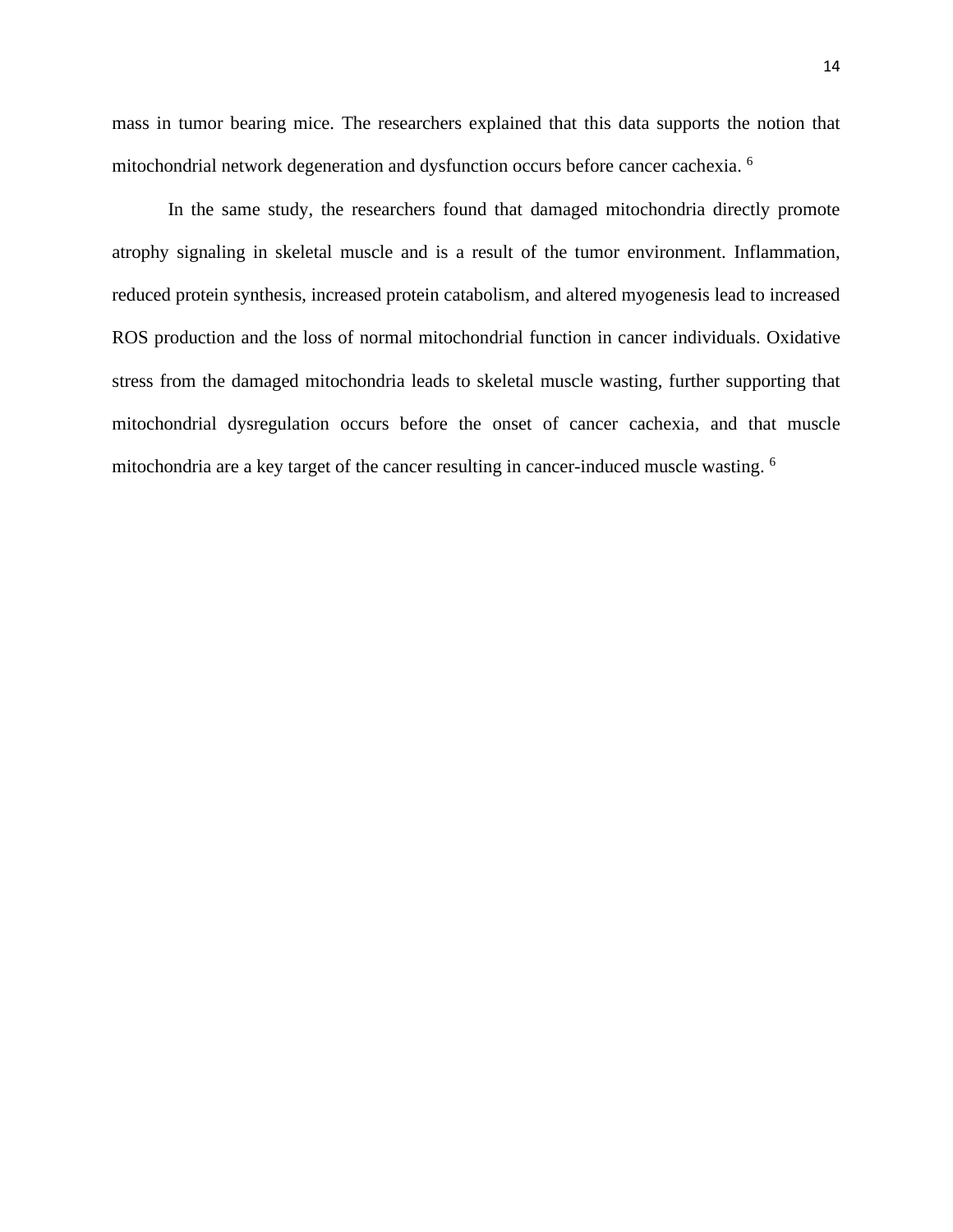#### **CHAPTER III**

#### **PRELIMINARY DATA AND SPECIFIC AIMS**

Body mass data is presented in *Figure 1***.** Body mass increased in all groups from 6 to 20 weeks except for the APC<sup>Min/+</sup> leucine group. APC<sup>Min/+</sup> group increased body mass up to week 12. We did note a lower body mass in the  $APC^{\text{Min}/+}$  leucine group compared to the other groups starting at week 14. At 20 weeks there was no effect of leucine supplementation on body mass of wild-type mice. At 20 weeks the APC $^{Min/+}$  leucine group had a lower body mass than all other groups. In conclusion, leucine supplementation exacerbated body mass wasting in male  $APC^{Min/+}$  mice.



**Figure 1- Body mass changes in APCmin/+ leucine male mice.**

#### *Purpose and Hypothesis*

The purpose of this study was to evaluate the effects of a leucine supplementation on mitochondrial markers in pre-cachectic, female mice.

We hypothesized that a leucine supplementation would exacerbate the decline of mitochondrial quality in the female mice prior to the onset of cancer cachexia.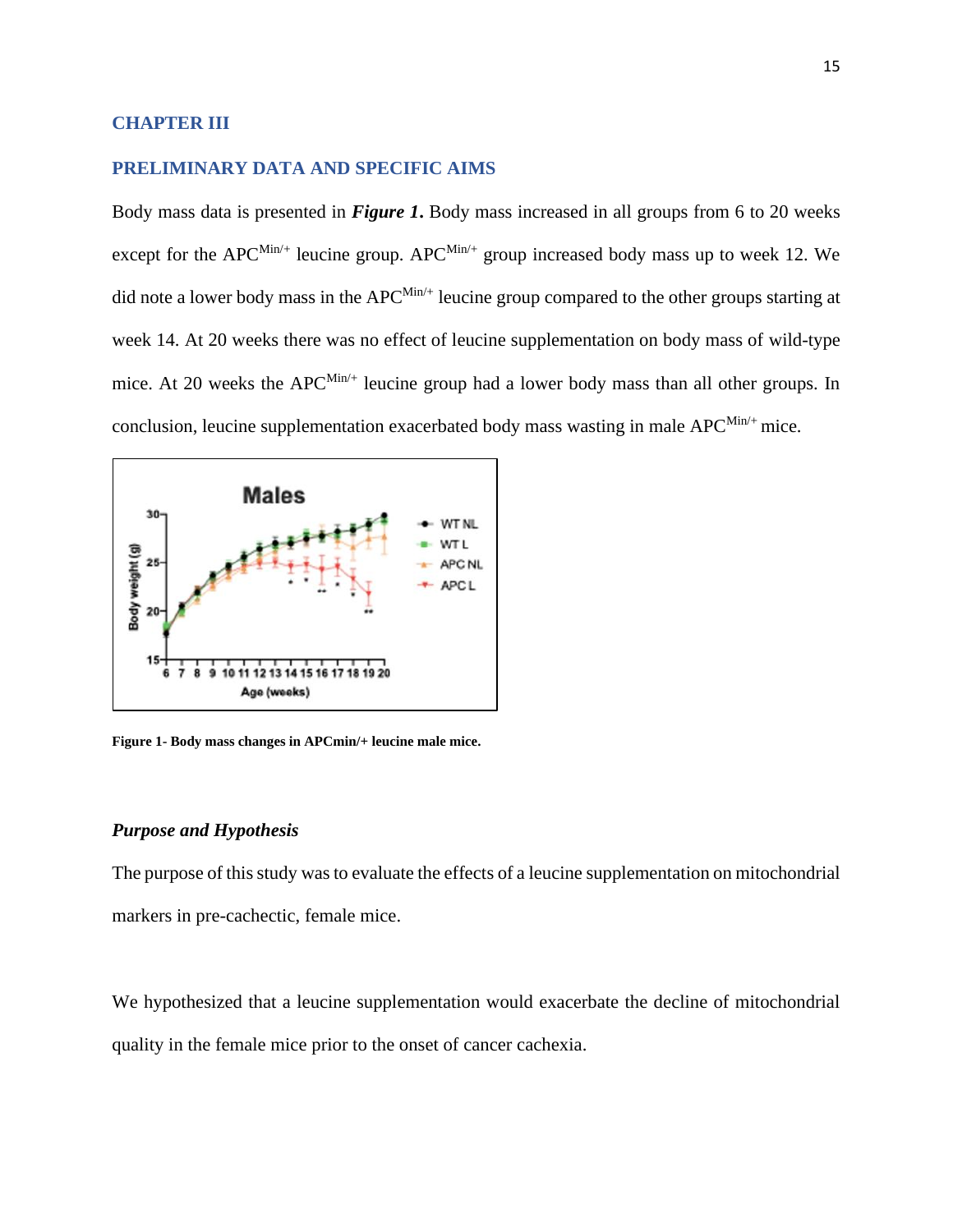#### **CHAPTER IV**

#### **METHODS**

#### *Animals*

We used female APC<sup>Min/+</sup> mice bred on a C56BL/6 background that we purchased from Jackson Laboratory (Bar Harbor, ME) and bred at the University of Arkansas. Approval was obtained from the University of Arkansas Institutional Animal Care and Use Committee. These mice were genetically predisposed for the development of colorectal adenomas starting at 4 weeks of age, and therefore make for an excellent model of colon cancer and associated wasting throughout their lifespan. All mice were given standard rodent chow and access to water *ad libitum* and kept on a 12h:12h light/dark cycle. Following weaning, mice were split into 4 groups based on their genotype (Wild-type (WT) or  $APC^{\text{Min}/+}$ ), condition, and assignment to a leucine (L) or no-leucine (NL) supplementation as shown in *Figure 2*. Food and water consumption were weighed weekly in conjunction with body weight measurements across all groups.



**Figure 2- Schematic of group breakdown for experiment.**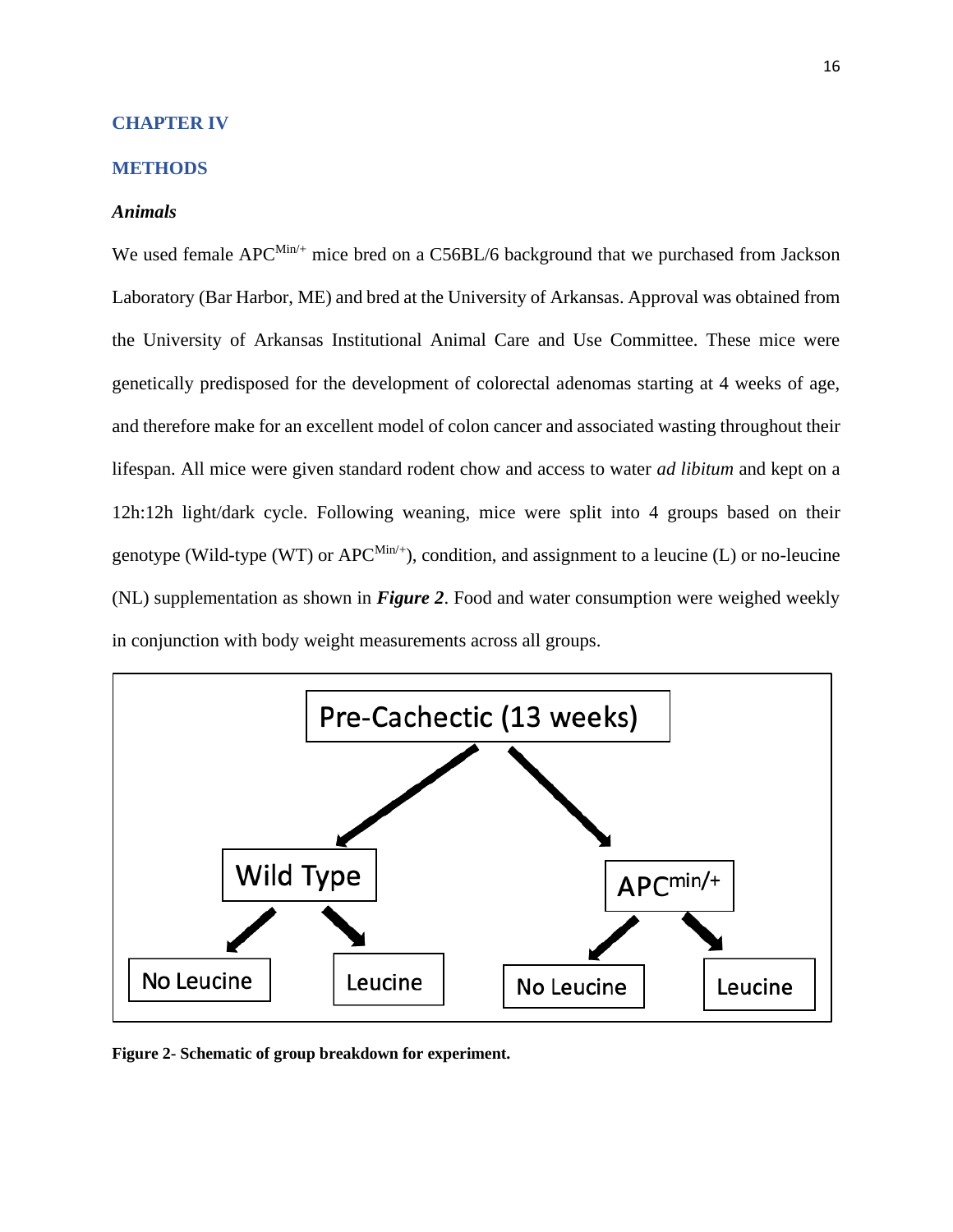#### *Leucine Supplementation*

Following weaning, mice in the leucine supplementation groups were given leucine in their water at a dose of 1.5 $g/100$  mL as previously described  $^{7,14}$ , with NL counterparts receiving the same water source but without leucine enrichment.

#### *Electrophysiology*

Electrophysiology protocol was performed as previously described <sup>6</sup>. Mice were anaesthetized and the peroneal nerve innervating the TA was stimulated at 10, 20, 40, 60, 80 100, 125, 150, 200, 250, and 300Hz with 400 ms pulse to induce peak tension. 11 measurements were taken, and 60 seconds of rest were allowed between each measurement.

#### *Tissue Harvest*

The gastrocnemius, EDL, soleus, plantaris, tibialis anterior muscles were extracted along with the heart, liver, spleen, fat, and tibia as previously described <sup>15</sup>. The tissues were immediately flash frozen in liquid nitrogen and stored in -80°C for mRNA abundance analysis. Mice were euthanized via exsanguination by removal of the heart.

#### *RNA isolation, cDNA Synthesis, and quantitative Real Time Polymerase Chain Reaction*

RNA isolation, cDNA Synthesis, and quantitative real time polymerase chain reaction were performed as previously described <sup>6</sup>. RNA was extracted isolated using the Purelink RNA mini kit (Thermo Fisher Scientific, Waltham, MA, USA). Using Superscript Vilo cDNA synthesis kit (Thermo Fisher Scientific, Waltham, MA, USA), cDNA was reverse transcribed from 1 μg of total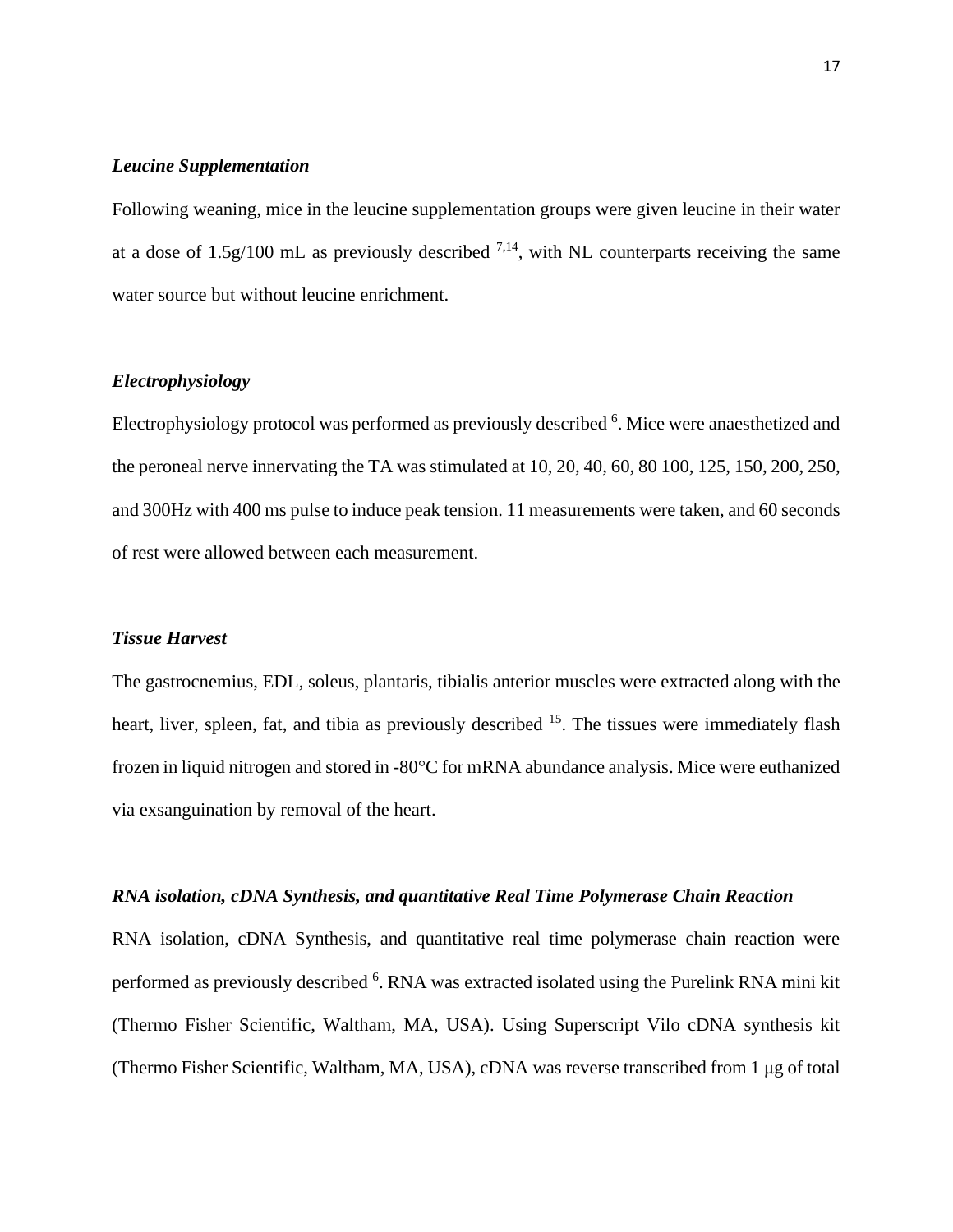RNA. Real-Time PCR was performed using the following probes: OPA1 (Mm01349709\_m1), BNIP3 (Mm01275600 $\_\text{g}$ 1), and 18S (Mm03928990 $\_\text{g}$ 1)<sup>16</sup>. Final quantification of the relative quantification of mRNA abundance was calculated using the ∆∆Ct method.

#### *Statistical Analysis*

All data was analyzed by Two-way ANOVA (genotype X leucine supplementation) to determine significant main effects and interactions. A Two-way Repeated Measures ANOVA was performed on the longitudinal body weight data. A non-paired T-test was used to determine differences in polyp counts in the APC<sup>Min/+</sup> groups. Post-hoc analysis via the Newman-Keuls test was performed. Significance was established at an alpha level of 0.05.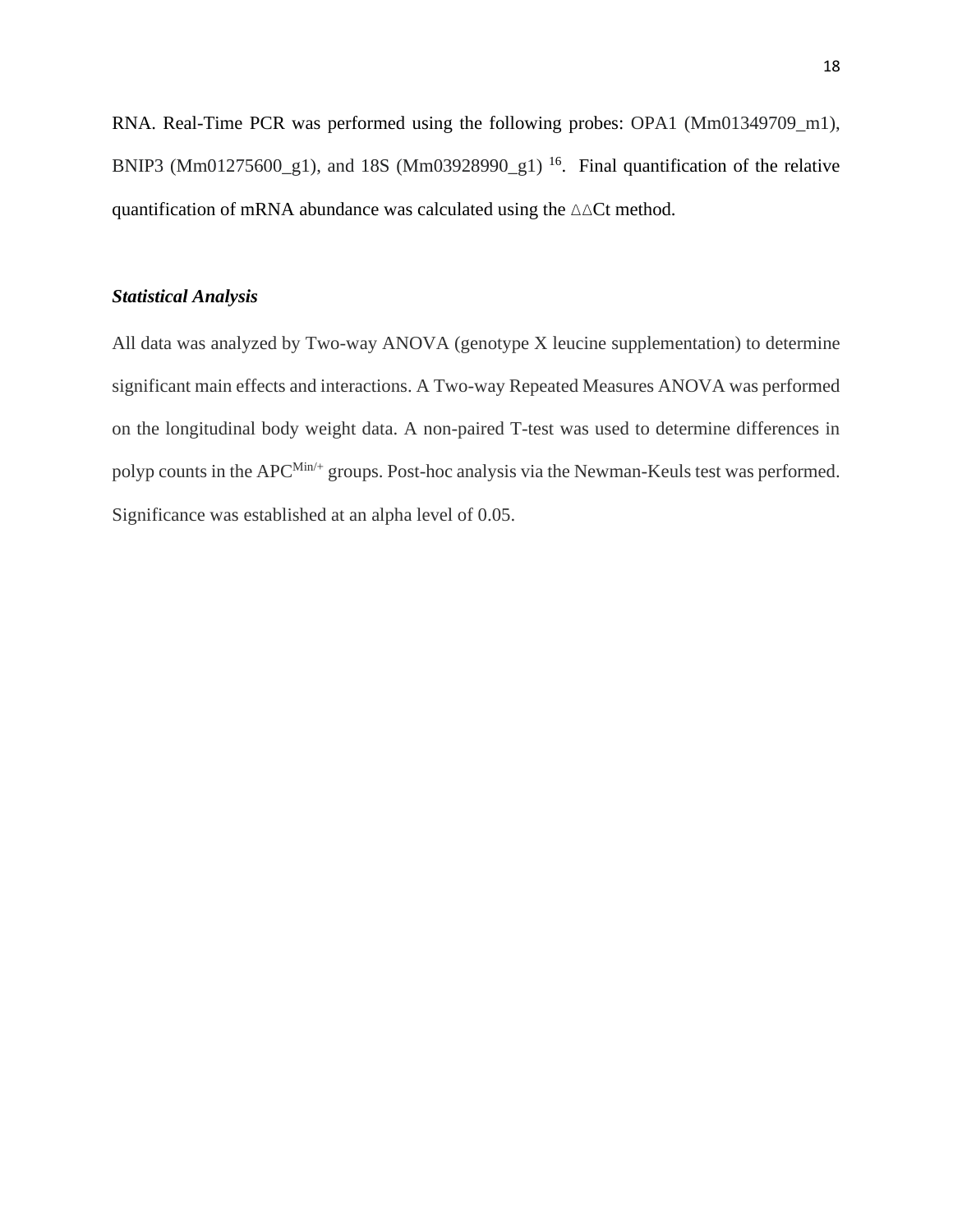#### **CHAPTER V**

#### **RESULTS**

#### *Body Mass and Polyp Counts*

There was a main effect ( $p = 0.0077$ ) of leucine to decrease body weight independent of genotype, a main effect ( $p = 0.0001$ ) of time to increase body weight, and an interaction between genotype and time  $(p = 0.0004)$  (*Figure 3*). There were no significant differences in the final body weights. However, there was a trend in the decreased body weight of the APC<sup>Min/+</sup> group ( $p = 0.067$ ) and a trend in the interaction between genotype and leucine treatment ( $p = 0.065$ ) in the final body weight data (*Figure 4)*. Polyps were counted in the colons of each mouse to confirm the genotype of either wild-type or  $APC^{\text{Min}/+}$ . As expected, the wild type mice had an average of 0 polyps, while the APC Min/+ groups averaged between 20-30 polyps (*Figure 5).* 

#### *Tissue Weights*

There were no statistically significant differences in tissue weights between groups. *Table 1* displays this data. The spleen was enlarged, on average, in the APC<sup>Min/+</sup> groups ( $p = 0.082$ ) but this difference was not significant (*Figure 6).* The heart in both leucine treatment groups was, on average, smaller in weight ( $p = 0.095$ ), but this difference was also not significant.

#### *Mitochondrial Markers*

The gastrocnemius muscle was used in analysis of mRNA abundance of mitochondrial markers (*Figure 7)*. There were no significant differences between groups of mRNA abundances. Both APC<sup>Min/+</sup> groups had lower average levels of OPA1 compared to the wild-type groups ( $p = 0.076$ ). For BNIP3 mRNA abundance, the APC $^{Min/+}$  no leucine group had the lowest abundance of the 4 groups. The BNIP3 abundance in the  $APC^{Min/+}$  leucine group, however, was similar to those of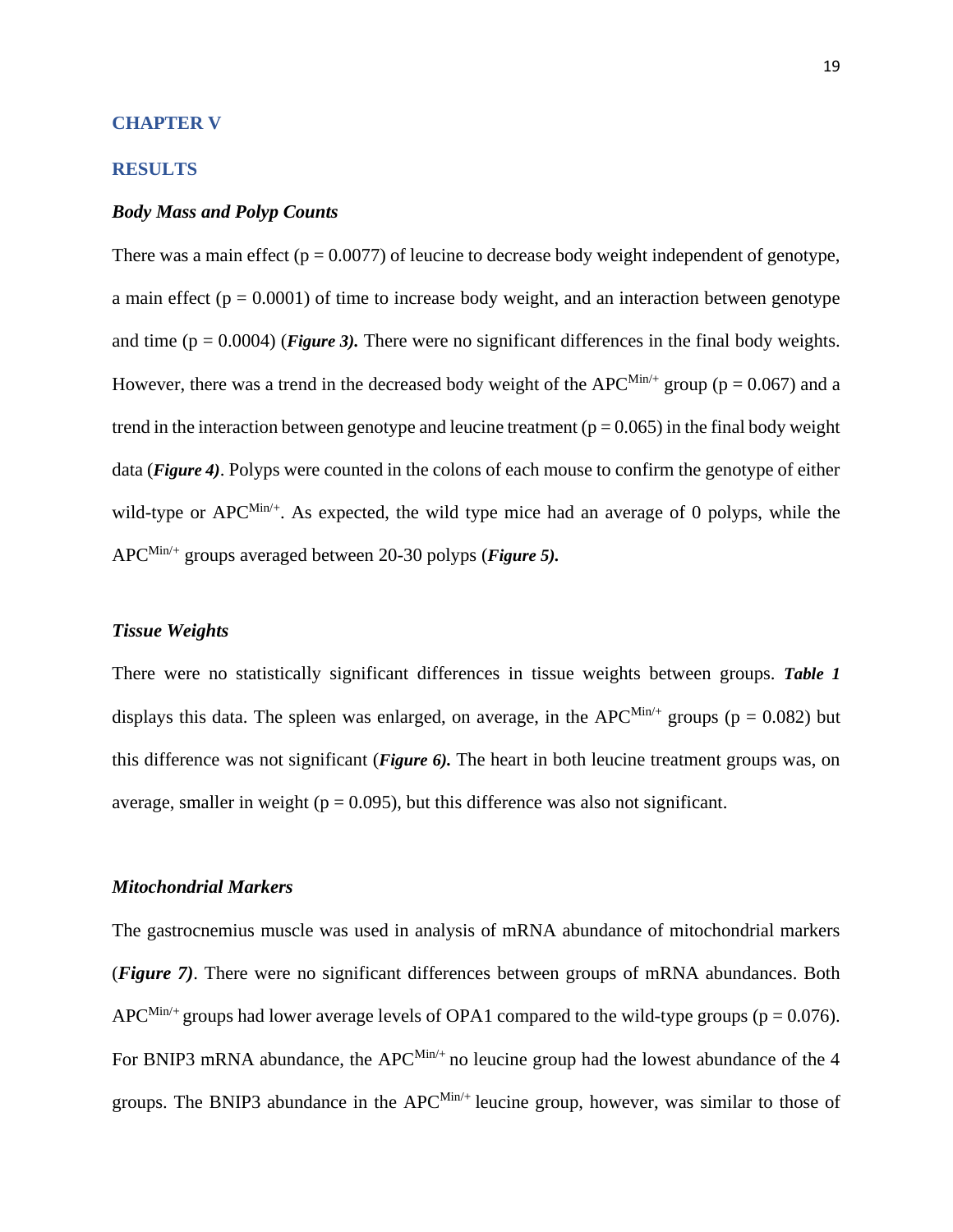both wild-type groups. There was a trend towards an interaction between genotype and treatment for BNIP3 abundance  $(p = 0.055)$  (*Figure 8, Figure 9*).

#### *Force Data*

There was no statistically significant difference between torque frequencies when analyzing the electrophysiology data for the mice in each group (*Figure 10)*. The average peak torque for each group was calculated and compared to the other groups. There was a significant interaction between genotype and treatment ( $p = 0.04$ ) in peak torque, and the comparison between the wildtype no leucine group, and  $APC^{\text{Min}/+}$  no leucine group was significant. There was a trend of leucine increasing force production in the wild-type groups (p = 0.06) (*Figure 11)*.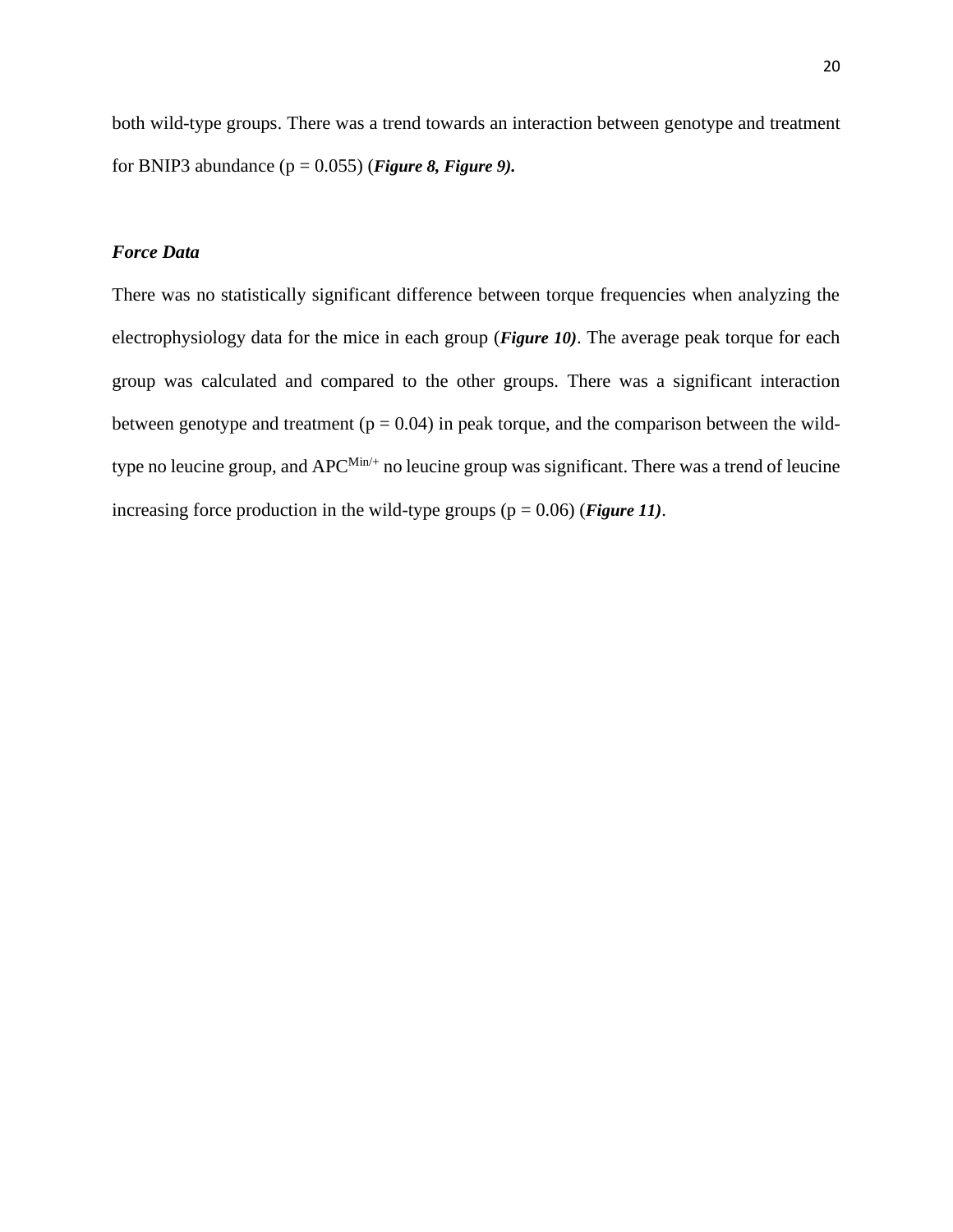#### **CHAPTER VI**

#### **DISCUSSION**

The primary purpose of this study was to see how a leucine supplementation effected the mitochondrial quality of female APC<sup>Min/+</sup> mice in the pre-cachectic state compared to healthy, female mice. Data on tissue sizes, body weight, and muscle strength were also collected to provide further insight into how leucine effected the mice. Leucine is commonly used in protein supplements and has been shown to help stimulate skeletal muscle synthesis in healthy individuals<sup>3,4</sup>. So, it was assumed it could help slow muscle atrophy in cancer patients. However, preliminary data from our laboratory has suggested that a leucine supplementation may exacerbate muscle atrophy in male cancer individuals rather than help them. This study was done to investigate if this trend continued in females and how early this may start. We showed that leucine did not have a significant effect on mitochondrial markers between pre-cachectic wild type and  $APC<sup>Min/+</sup>$  mice. The mitochondria are critical organelles that provide the power, via ATP, for a cell to live and function. When the mitochondria are damaged, the cell is not able to properly function<sup>6</sup>. In this study, two mitochondria markers were used to determine the mitochondria health in the mice. The two markers were OPA1 and BNIP3. OPA1 is a marker for mitochondrial fusion, and BNIP3 is a marker for mitophagy <sup>6</sup>. While there were no significant differences in the levels of each marker between groups, there was a trend of OPA1 ( $p = 0.076$ ) being downregulated in both  $APC<sup>Min/+</sup>$  groups, with the APC<sup>Min/+</sup> leucine group being downregulated the most. This indicates that the APC<sup>Min/+</sup> mice have less mitochondrial fusion  $\frac{6}{7}$ , and while it wasn't a significant difference, leucine may play a role in downregulating that process even further. BNIP3 marker abundance didn't have any significant differences but trended towards a possible interaction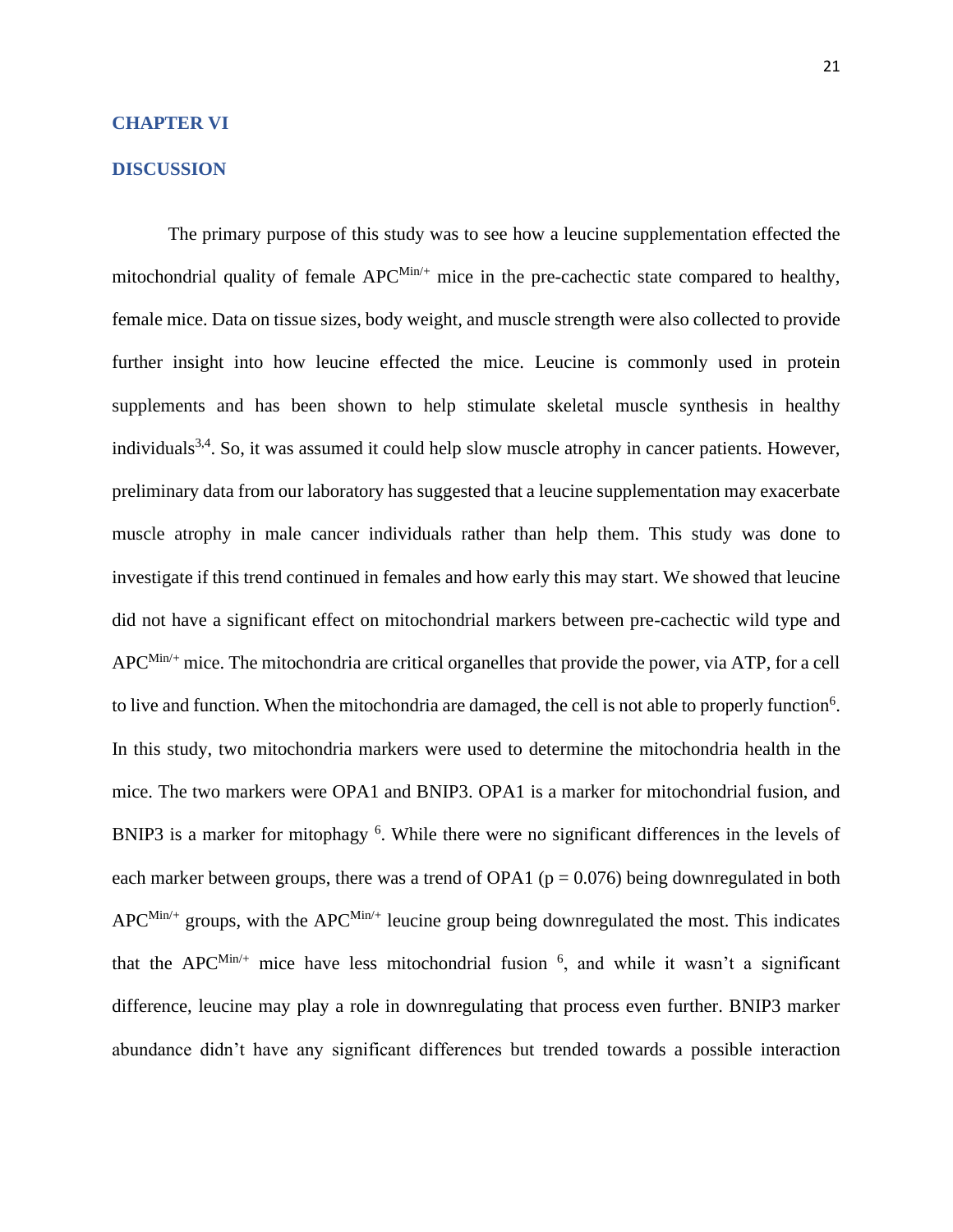between genotype and leucine treatment ( $p = 0.055$ ). The lack of significant differences in the results could be because these mice were pre-cachectic, so muscle atrophy hadn't begun yet.

There was a main effect of leucine on body weight ( $p = 0.0077$ ), as the mice on leucine were smaller on average. This difference is interesting because leucine is seen as a supplement that is taken to stimulate skeletal muscle synthesis, and subsequently increase body weight. However, this data indicates that a leucine supplementation depresses the body weight in female mice. The potential cause of this is unknown though and further research would be needed. A leucine treatment did tend to increase force production in the wild-type mice  $(p = 0.06)$  when looking at the peak torque data, supporting the idea that leucine stimulates skeletal muscle growth in healthy individuals<sup>6</sup>. This trend was lost in the APC<sup>Min/+</sup> group, though, and it is not known why the  $APC^{\text{Min}/+}$  no leucine group had a significantly higher peak torque than the wild-type no leucine group. Further research would be needed to understand this and see if this significance continued in female mice in the cachectic stage. The main effect of time  $(p = 0.0001)$  was expected because the mice were growing to reach their final weight. There was also a significant interaction between genotype and timepoint ( $p = 0.0004$ ), which was also expected as the APC mice should not grow as the wild type mice do as they near the cachectic state. There was a trend towards an interaction between genotype and treatment ( $p = 0.065$ ), which could indicate the potential effects of leucine in healthy versus non-healthy individuals. Data from female mice in the cachectic stage would be needed to confirm this trend though. The lack of significant interaction, in this study, between leucine and genotype is most likely because these mice had not reached the cachectic stage yet, so muscle atrophy had not begun and the conclusion of a significant effect of leucine in pre-cachexia cannot be drawn. There were also no significant findings in the tissue weights between the four groups, which is most likely the result of the mice being in the pre-cachectic stage as well. The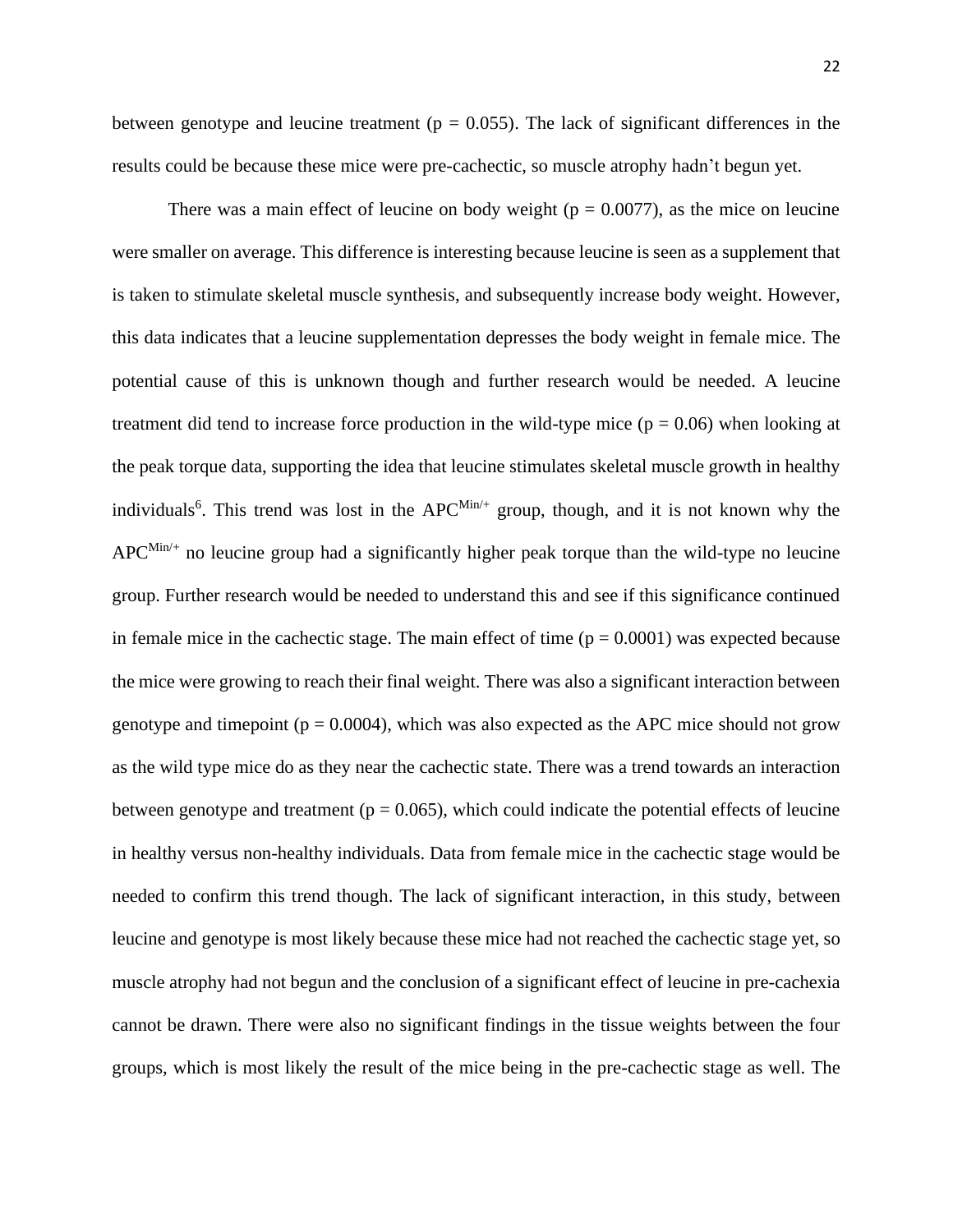23

trends of the enlarged spleen in the APC<sup>Min/+</sup> groups and smaller hearts in the leucine treatment groups, could be of interest if more longitudinal data was available to confirm these trends.

The average polyp count between the two  $APC^{Min/+}$  groups is something to note. Though it was not a significant difference ( $p = 0.75$ ), the average polyp count for the APC<sup>Min/+</sup> leucine group was about 10 higher than the average polyp count for the  $APC^{\text{Min}/+}$  no leucine group. This finding could eventually support the preliminary data that a leucine supplementation exacerbates the cancer in individuals. However, given that there was no significant difference between groups in the pre-cachectic stage, this claim cannot be supported and further data looking at the longitudinal effects would be needed to confirm this. Because there were no significant differences between the wild-type and  $APC<sup>Min/+</sup>$  groups, despite this higher polyp count, this also brings forth the idea of females potentially being protected from the physical effects of leucine. The more polyps a mouse has, the more the mouse should exhibit physical symptoms of the illness such as lower body weight or higher mitophagy (BNIP3) markers. Since neither of these were found to be significant in the APC $^{Min/+}$  leucine group, despite having the highest average polyp count, this could indicate that females are more protected than their male counterparts, but further investigation would need to be done to confirm this and understand what could be causing it.

In conclusion, a leucine supplementation does not have any significant effects on female mice in the pre-cachectic stage. While the data doesn't support a leucine supplementation helping slow or prevent muscle atrophy, the data also doesn't indicate that a leucine supplementation exacerbates muscle atrophy as was seen in male mice in preliminary data. The mitochondrial quality between the wild-type and  $APC^{Min/+}$  groups did not differ significantly, indicating that leucine has no significant effect on mitochondrial health on females before cachexia. Because there were some trends observed in the data, though, future studies should focus on female mice in the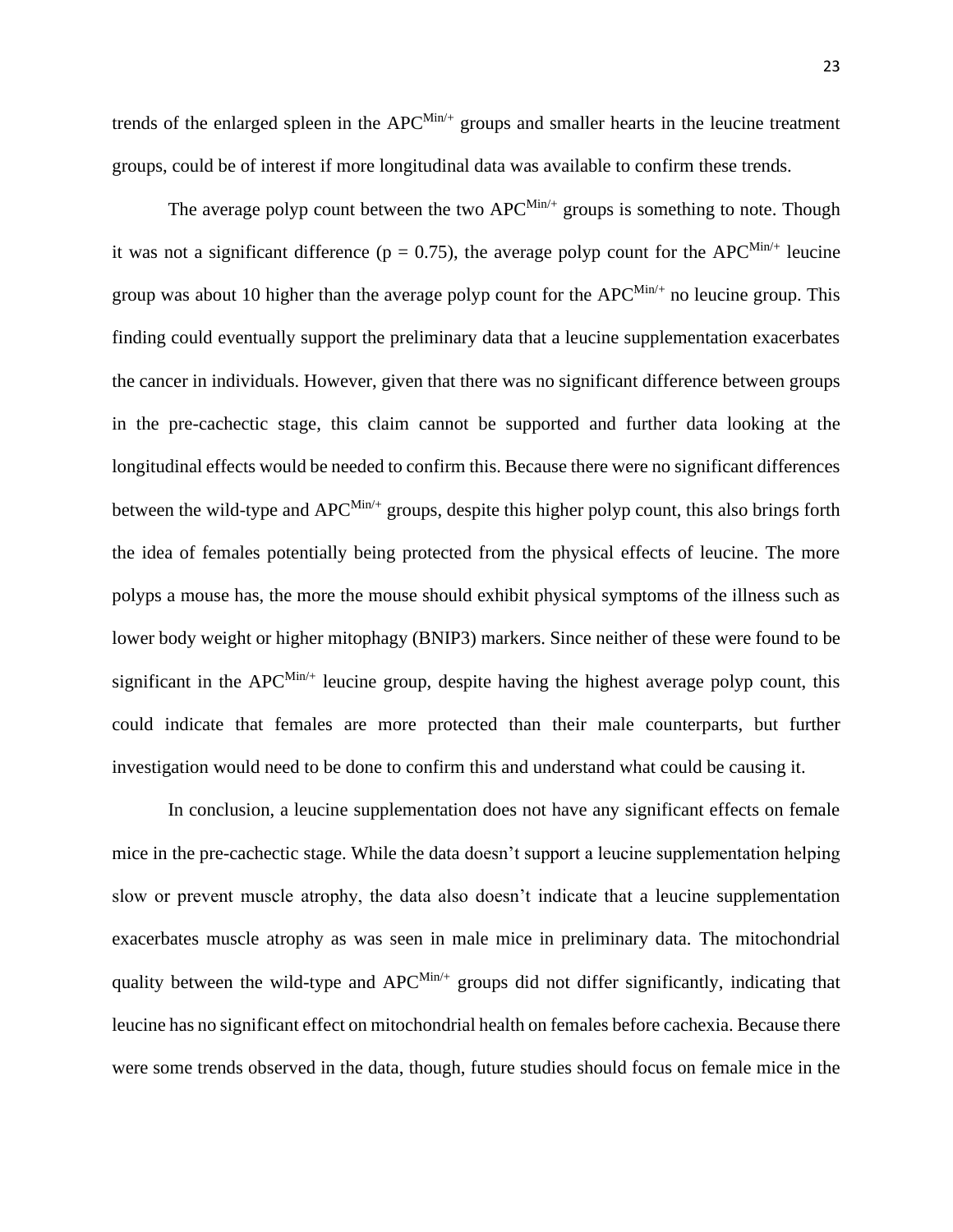cachectic stage to see if these trends become significant. The lack of significant differences in this pre-cachectic data also introduces the idea that females may be sheltered against the significant effects of leucine, unlike their male counterparts. This would be a topic that future studies could focus on to better understand if this idea is true and begin to understand why this difference exists between males and females.

While this study yielded interesting results, there were some limitations. One being that our "n" for each females group was low, and slightly uneven. This could have potentially skewed data or made trends appear that may not otherwise be there with a higher "n" for each group. Another limitation is that male data was not included because we were not able to achieve an adequate "n" for each group of males in time. This lack of opposite sex data limits generalizability of the results. A third limitation is that this study only focused on the pre-cachectic stage and did not include data on females in the cachectic stage, which is needed to draw more accurate conclusions about the effects of leucine. Despite these limitations, this study provides a solid footing for future studies to build off and better understand how leucine effects individuals with cancer cachexia. This information is one step closer to potentially helping patients find relief who are experiencing cancer cachexia and continue moving towards a treatment for this devastating condition.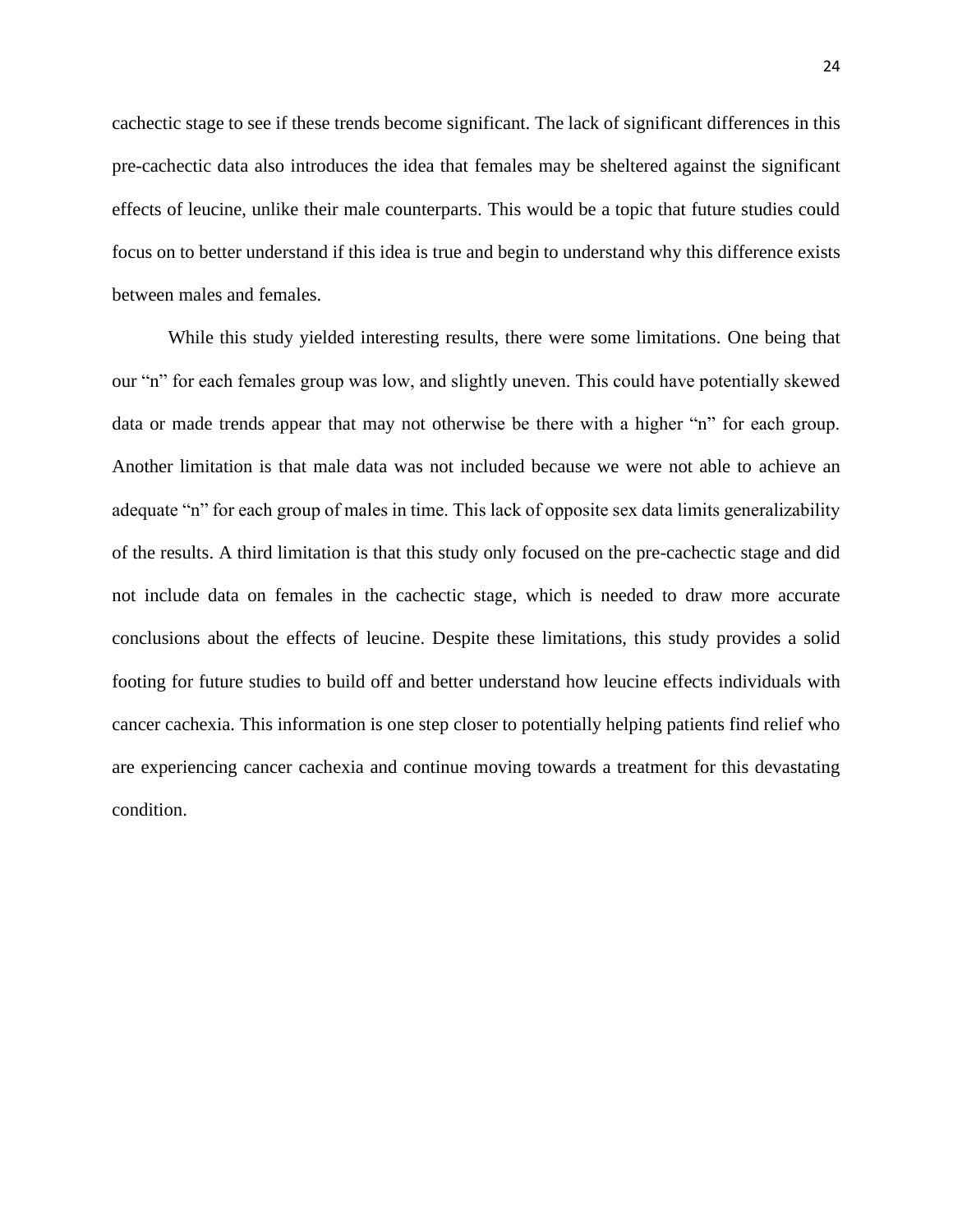#### **CHAPTER VII**

#### **FIGURES AND TABLES**

| <b>Tissue</b> | <b>Soleus</b> | <b>Plantaris</b> Gastrocnemius | EDL | <b>TA</b> | <b>Heart</b> | Liver | <b>Spleen</b> | Fat                                                                                                                                                                                                                                                                                                                 | Tibia | <b>Body Weight Avg. Polyps</b> |          |
|---------------|---------------|--------------------------------|-----|-----------|--------------|-------|---------------|---------------------------------------------------------------------------------------------------------------------------------------------------------------------------------------------------------------------------------------------------------------------------------------------------------------------|-------|--------------------------------|----------|
| Group         |               |                                |     |           |              |       |               |                                                                                                                                                                                                                                                                                                                     |       |                                |          |
|               |               |                                |     |           |              |       |               | <b>F-WTNL</b> $ 7.82 \pm 0.54 14.23 \pm 0.64 111.19 \pm 5.18 9.47 \pm 1.19 38.01 \pm 1.69 98.47 \pm 2.25 942.7 \pm 50.34 88.25 \pm 3.55 305.63 \pm 28.47 16.97 \pm 0.22 21.5 \pm 0.39$                                                                                                                              |       |                                |          |
| <b>F-WTL</b>  |               |                                |     |           |              |       |               | $(6.42 \pm 0.39)$ $[12.86 \pm 1.48]$ $[105.58 \pm 3.95]$ $[6.79 \pm 0.83]$ $[37.18 \pm 1.66]$ $[93.68 \pm 2.99]$ $[899.38 \pm 35.30]$ $[80.13 \pm 15.15]$ $[218.53 \pm 37.46]$ $[16.60 \pm 0.22]$ $[19.51 \pm 0.54]$                                                                                                |       |                                | $\Omega$ |
|               |               |                                |     |           |              |       |               | <b>F-APCNL</b> $\begin{bmatrix} 6.73 \pm 0.33 \end{bmatrix}$ 13.98 $\pm$ 1.96 113.65 $\pm$ 6.41 $\begin{bmatrix} 8.28 \pm 1.61 \end{bmatrix}$ 36.58 $\pm$ 3.14 $\begin{bmatrix} 97.33 \pm 6.80 \end{bmatrix}$ 917.57 $\pm$ 65.87 107.67 $\pm$ 9.74 $\begin{bmatrix} 231.2 \pm 38.59 \end{bmatrix}$ 16.73 $\pm$ 0.07 |       |                                |          |
|               |               |                                |     |           |              |       |               | <b>F-APCL</b> $(6.40 \pm 1.05)(11.91 \pm 2.01)(101.30 \pm 12.44)(9.09 \pm 1.79)(36.67 \pm 2.53)(89.35 \pm 3.4)(915 \pm 88.43)(111.33 \pm 18.71)(240.12 \pm 50.53)(16.50 \pm 0.09)(19.53 \pm 0.85)(32.5 \pm 27.5)$                                                                                                   |       |                                |          |

*Table 1- Compilation of average tissue weights with standard error.*





*Figure 3- Average body weight over time per group. Figure 4- Final body weight comparison with standard error.*



*Figure 5- Average polyp count per group with standard error.*



*Figure 6- Comparison of average spleen weight with standard error.*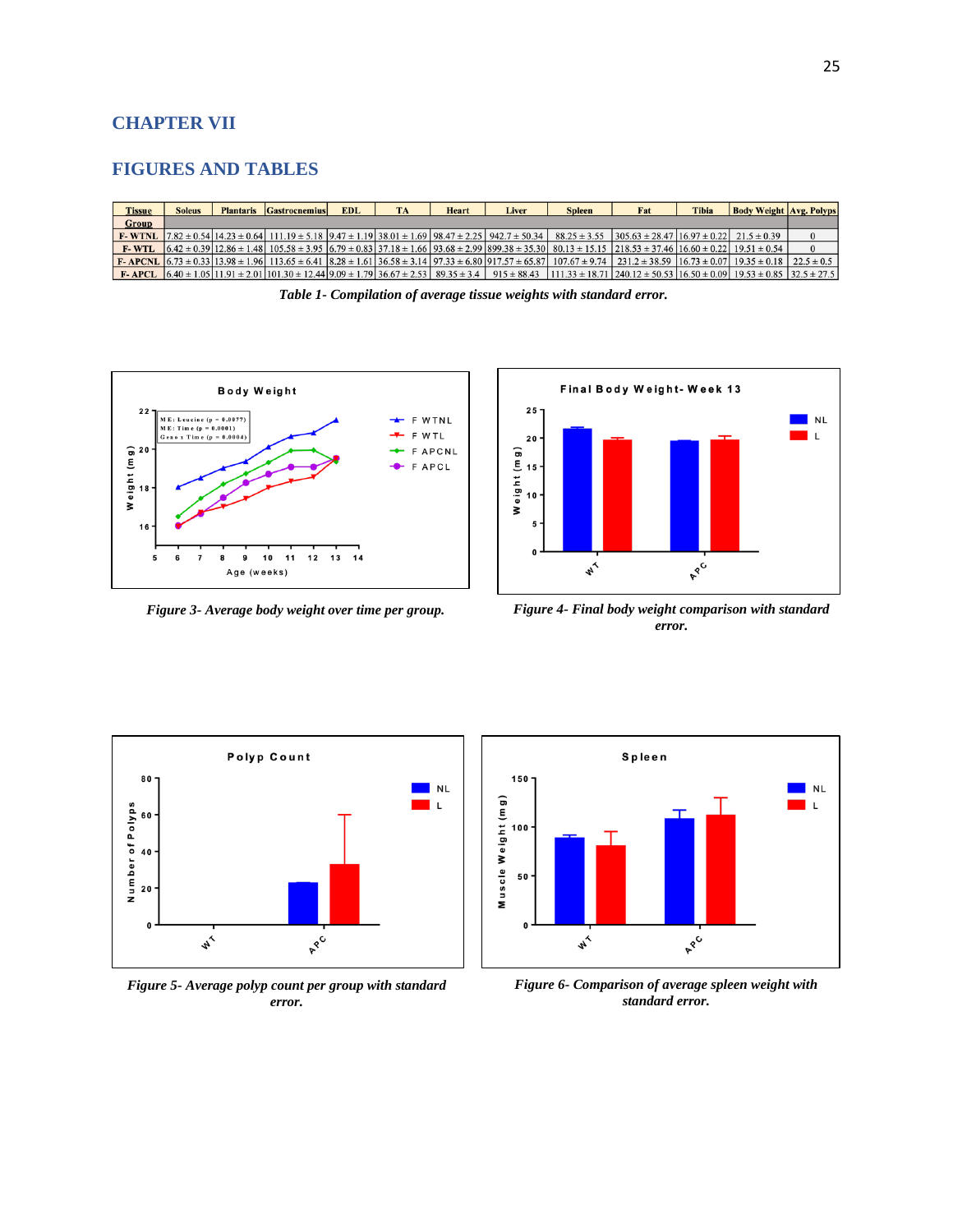

*Figure 7- Comparison of average gastrocnemius weight with standard error.*



*Figure 8- Average OPA1 abundance per group normalized to 18s with standard error.*



*Figure 9- Average BNIP3 abundance per group normalized to 18s with standard error.*



*Figure 11- Average peak torque per group with standard error.*



*Figure 10- Average torque frequency per group.*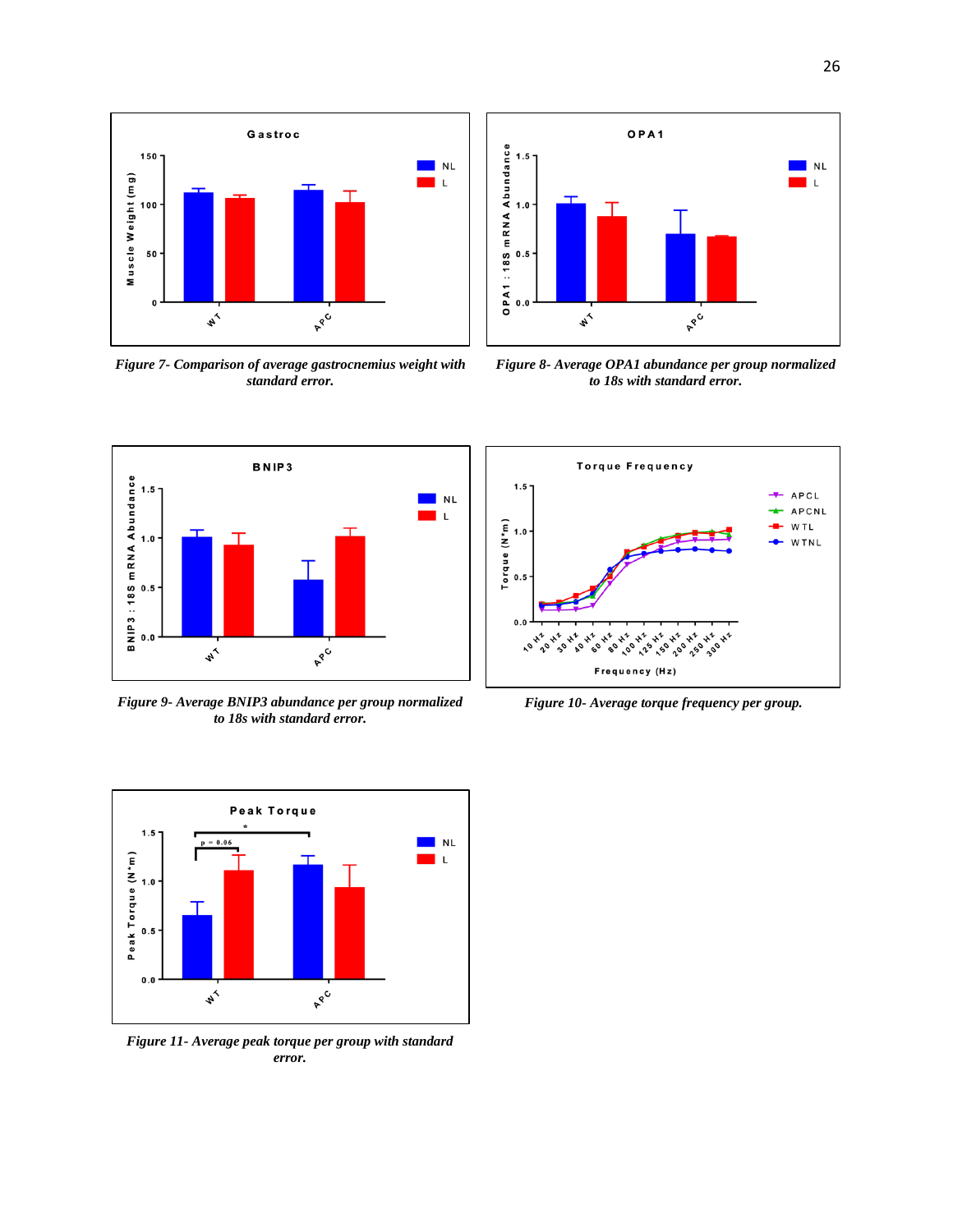## **CHAPTER VIII**

### **REFERENCES**

- 1. Roser MR, Hannah. Cancer. Our World In Data. [https://ourworldindata.org/cancer.](https://ourworldindata.org/cancer) 2015.
- 2. Dhanapal R, Saraswathi T, Govind RN. Cancer cachexia. *J Oral Maxillofac Pathol*. 2011;15:257-260. doi: 10.4103/0973-029X.86670
- 3. Mero A. Leucine supplementation and intensive training. *Sports Med*. 1999;27:347-358. doi: 10.2165/00007256-199927060-00001
- 4. Rieu I, Balage M, Sornet C, Giraudet C, Pujos E, Grizard J, Mosoni L, Dardevet D. Leucine supplementation improves muscle protein synthesis in elderly men independently of hyperaminoacidaemia. *J Physiol*. 2006;575:305-315. doi: 10.1113/jphysiol.2006.110742
- 5. Giordano A, Calvani M, Petillo O, Carteni' M, Melone MR, Peluso G. Skeletal muscle metabolism in physiology and in cancer disease. *J Cell Biochem*. 2003;90:170-186. doi: 10.1002/jcb.10601
- 6. Brown JL, Rosa-Caldwell ME, Lee DE, Blackwell TA, Brown LA, Perry RA, Haynie WS, Hardee JP, Carson JA, Wiggs MP, et al. Mitochondrial degeneration precedes the development of muscle atrophy in progression of cancer cachexia in tumour-bearing mice. *J Cachexia Sarcopenia Muscle*. 2017;8:926-938. doi: 10.1002/jcsm.12232
- 7. Perry RA, Brown LA, Lee DE, Brown JL, Baum JI, Greene NP, Washington TA. Differential effects of leucine supplementation in young and aged mice at the onset of skeletal muscle regeneration. *Mech Ageing Dev*. 2016;157:7-16. doi: 10.1016/j.mad.2016.05.007
- 8. Martin A, Freyssenet D. Phenotypic features of cancer cachexia-related loss of skeletal muscle mass and function: lessons from human and animal studies. *J Cachexia Sarcopenia Muscle*. 2021;12:252-273. doi: 10.1002/jcsm.12678
- 9. Deboer MD. Animal models of anorexia and cachexia. *Expert Opin Drug Discov*. 2009;4:1145-1155. doi: 10.1517/17460440903300842
- 10. Baltgalvis KA, Berger FG, Peña MM, Mark Davis J, White JP, Carson JA. Activity level, apoptosis, and development of cachexia in Apc(Min/+) mice. *J Appl Physiol (1985)*. 2010;109:1155-1161. doi: 10.1152/japplphysiol.00442.2010
- 11. Giles K, Guan C, Jagoe TR, Mazurak V. Diet composition as a source of variation in experimental animal models of cancer cachexia. *J Cachexia Sarcopenia Muscle*. 2016;7:110-125. doi: 10.1002/jcsm.12058
- 12. Karp J. Characteristics of the Three Muscle Fiber Types. In; 2004.
- 13. Laker RC, Xu P, Ryall KA, Sujkowski A, Kenwood BM, Chain KH, Zhang M, Royal MA, Hoehn KL, Driscoll M, et al. A novel MitoTimer reporter gene for mitochondrial content, structure, stress, and damage in vivo. *J Biol Chem*. 2014;289:12005-12015. doi: 10.1074/jbc.M113.530527
- 14. Costa Júnior JM, Rosa MR, Protzek AO, de Paula FM, Ferreira SM, Rezende LF, Vanzela EC, Zoppi CC, Silveira LR, Kettelhut IC, et al. Leucine supplementation does not affect protein turnover and impairs the beneficial effects of endurance training on glucose homeostasis in healthy mice. *Amino Acids*. 2015;47:745-755. doi: 10.1007/s00726-014- 1903-z